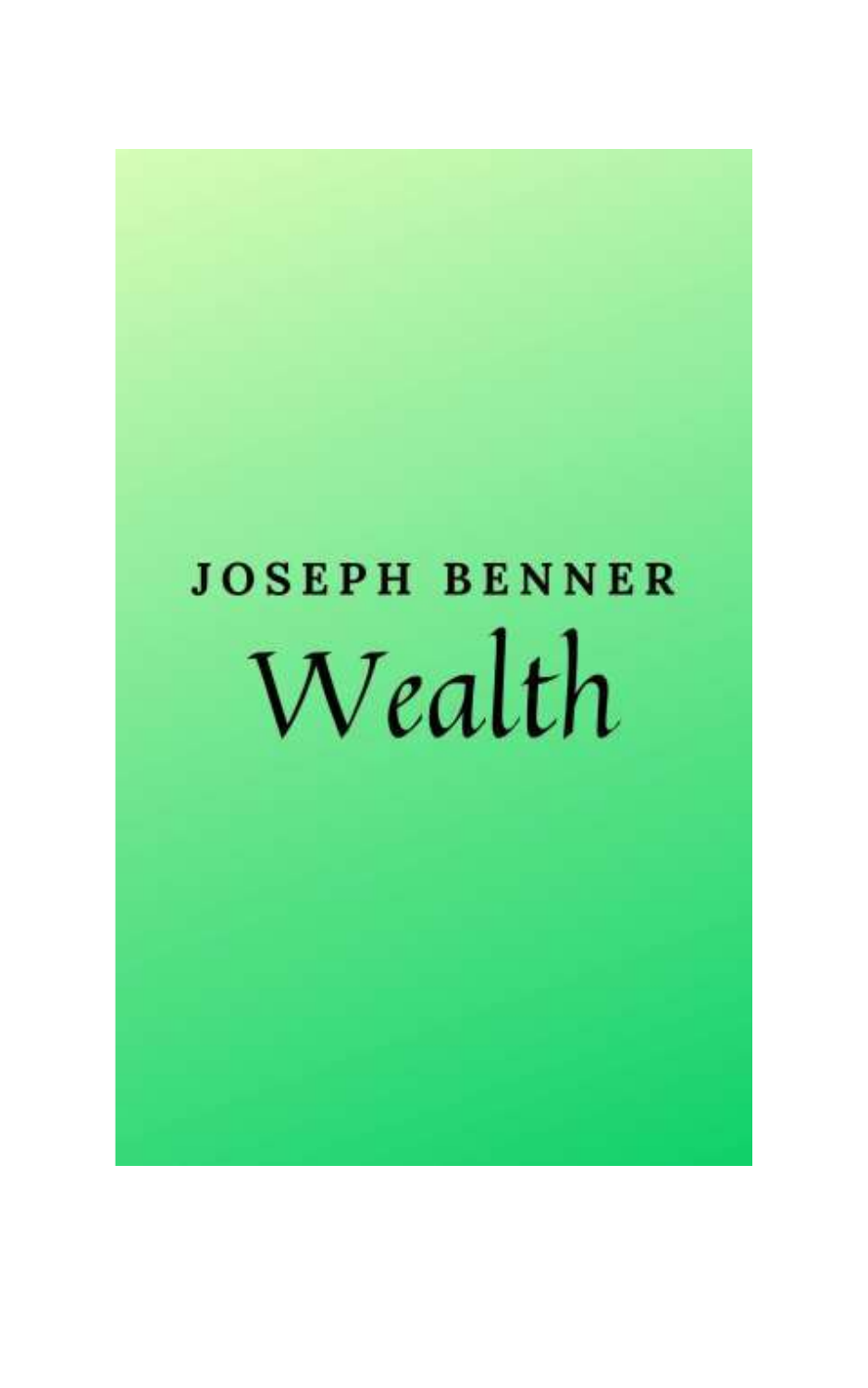For More [Free PDF Books](https://www.law-of-attraction-haven.com/free-pdf-books.html) on the Law of Attraction and Metaphysics Visit the [Law of](https://www.law-of-attraction-haven.com/)  [Attraction Haven.](https://www.law-of-attraction-haven.com/)

Click for More [Free Books by Joseph](https://www.law-of-attraction-haven.com/free-pdf-books.html#benner-books)  [Benner.](https://www.law-of-attraction-haven.com/free-pdf-books.html#benner-books)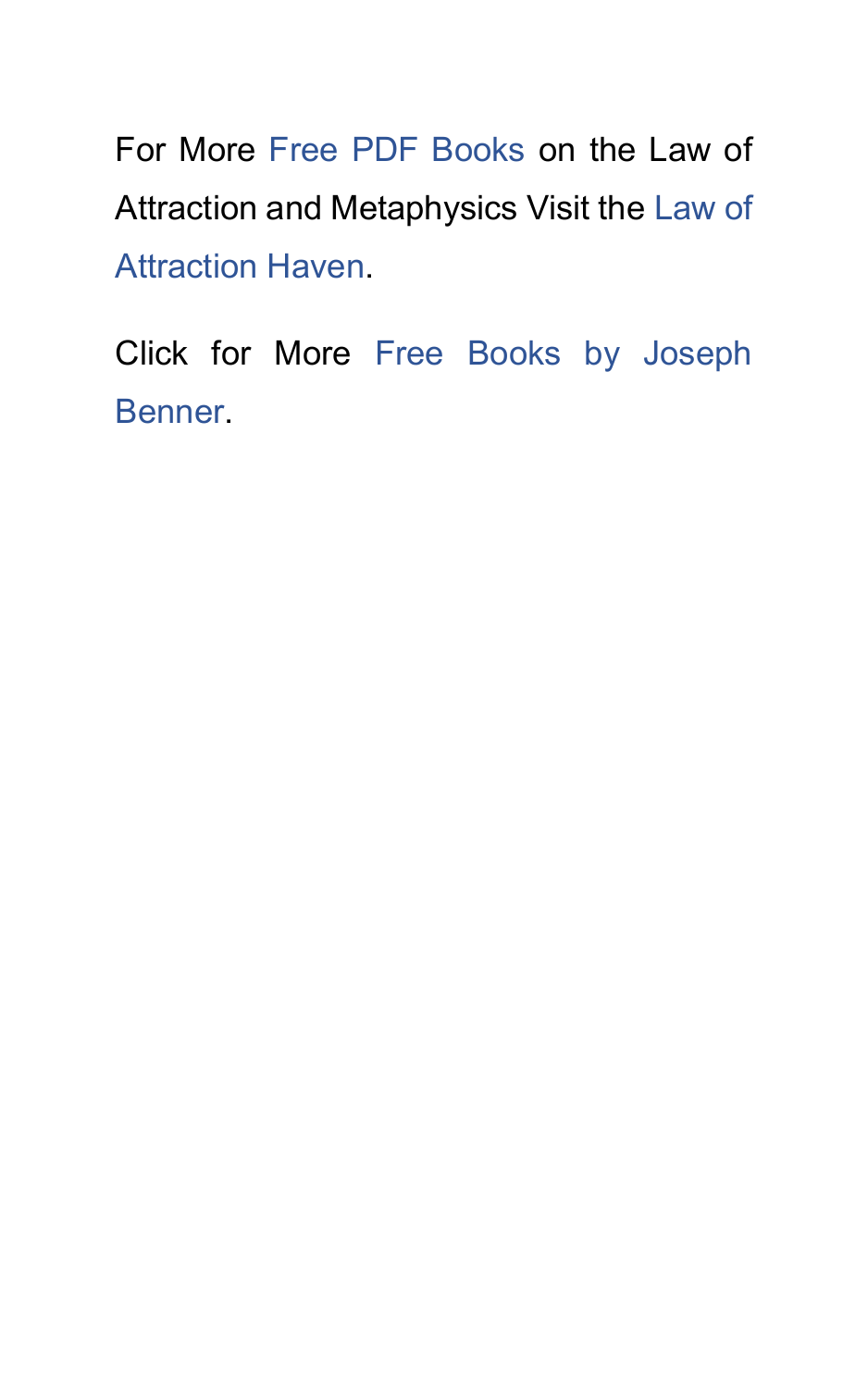# Contents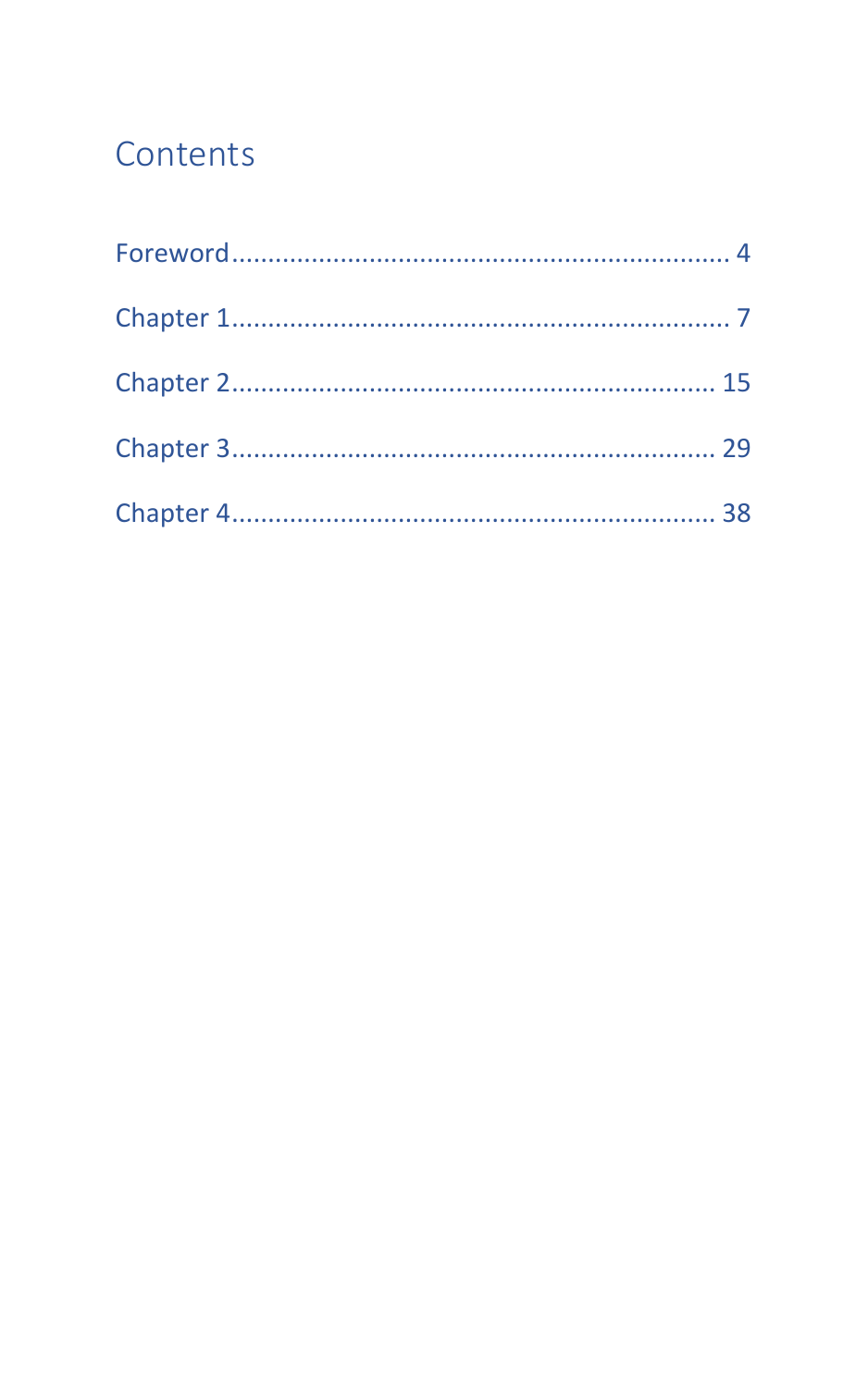# <span id="page-3-0"></span>Foreword

You, to whom I have given an abundance of that which the world calls riches, hearken unto this my special message to you.

You!

Who are you, that you should be thus blessed above your brothers?

Who are you, that you should be given such a privilege, when millions of your fellows apparently have nothing?

Have you ever asked yourself that question? Have you ever satisfactorily answered it?

Or perhaps you think you did it all; that you have no one to thank for these so-called blessings but yourself?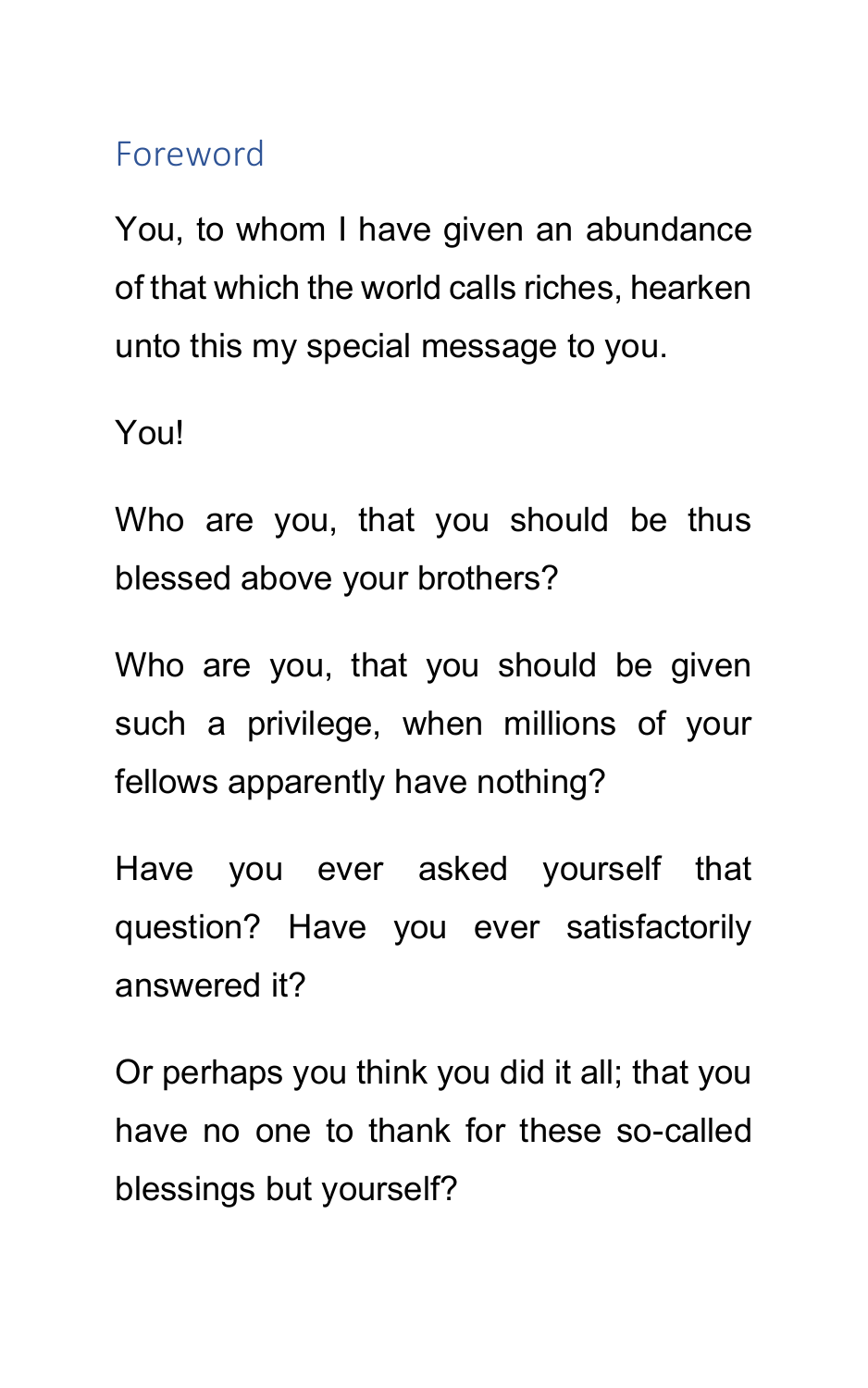Think you this is so? Let us see.

Did you ever wonder why you were born as you were, into the particular conditions that surrounded your entrance into this life?

Did you ever wonder why you had to contend with the particular conditions that surrounded and confronted you all along your journey up through life?

Did you ever wonder why you came equipped with the certain tendencies, qualities and powers of mind and soul you had while your brothers and sisters and even your parents were so entirely different or came much less fortunately equipped?

Have you arrived at any satisfactory conclusion? No?

Then listen!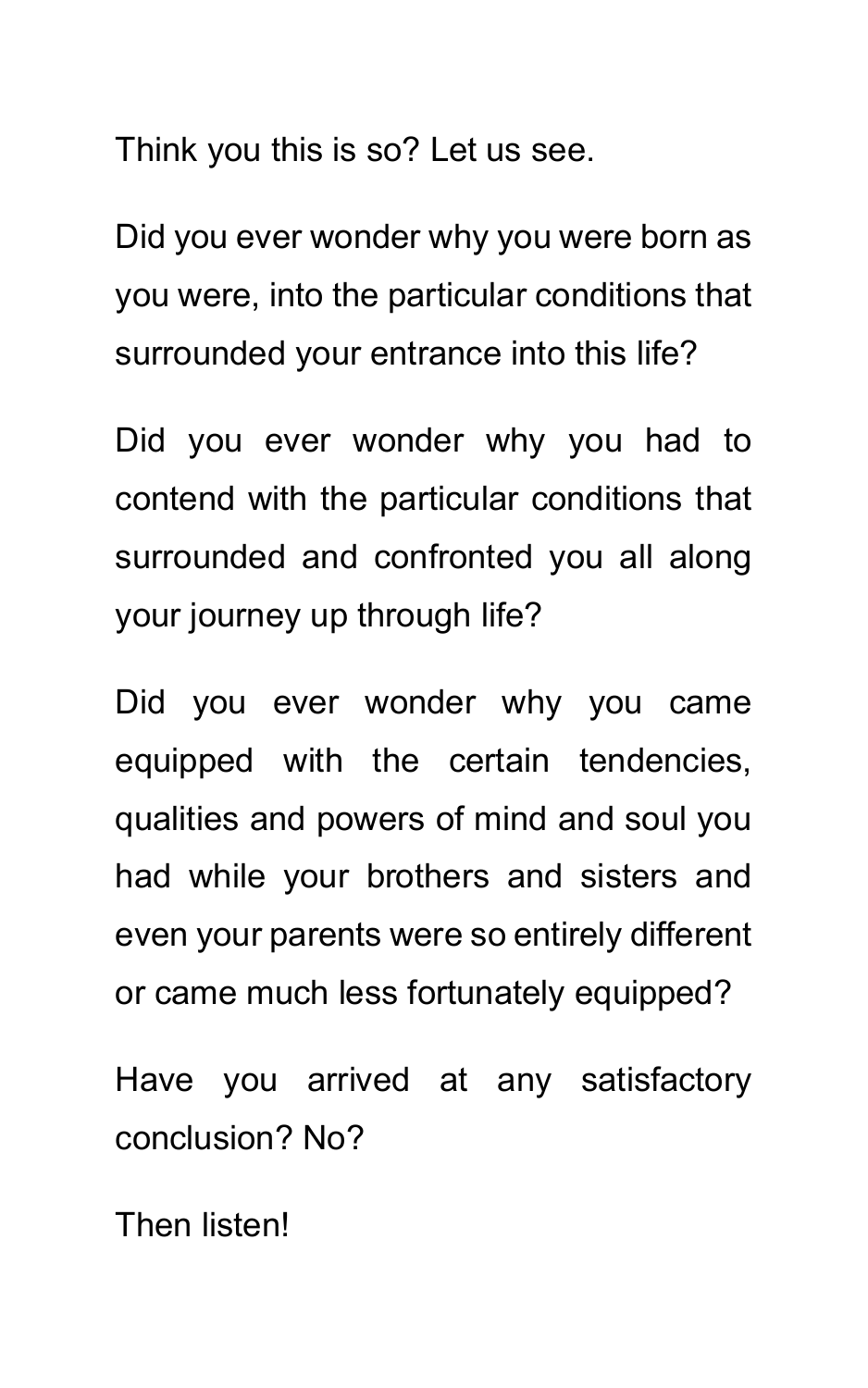I AM responsible for all this. I did it all. I chose those conditions for you to be born into. I created every condition you met in life, and forced you through them, and through every experience of whatsoever nature. It was I who brought you to where you are today.

You, of yourself, did nothing. That personality you call yourself is merely an automation which I move to suit my purpose.

Who am I?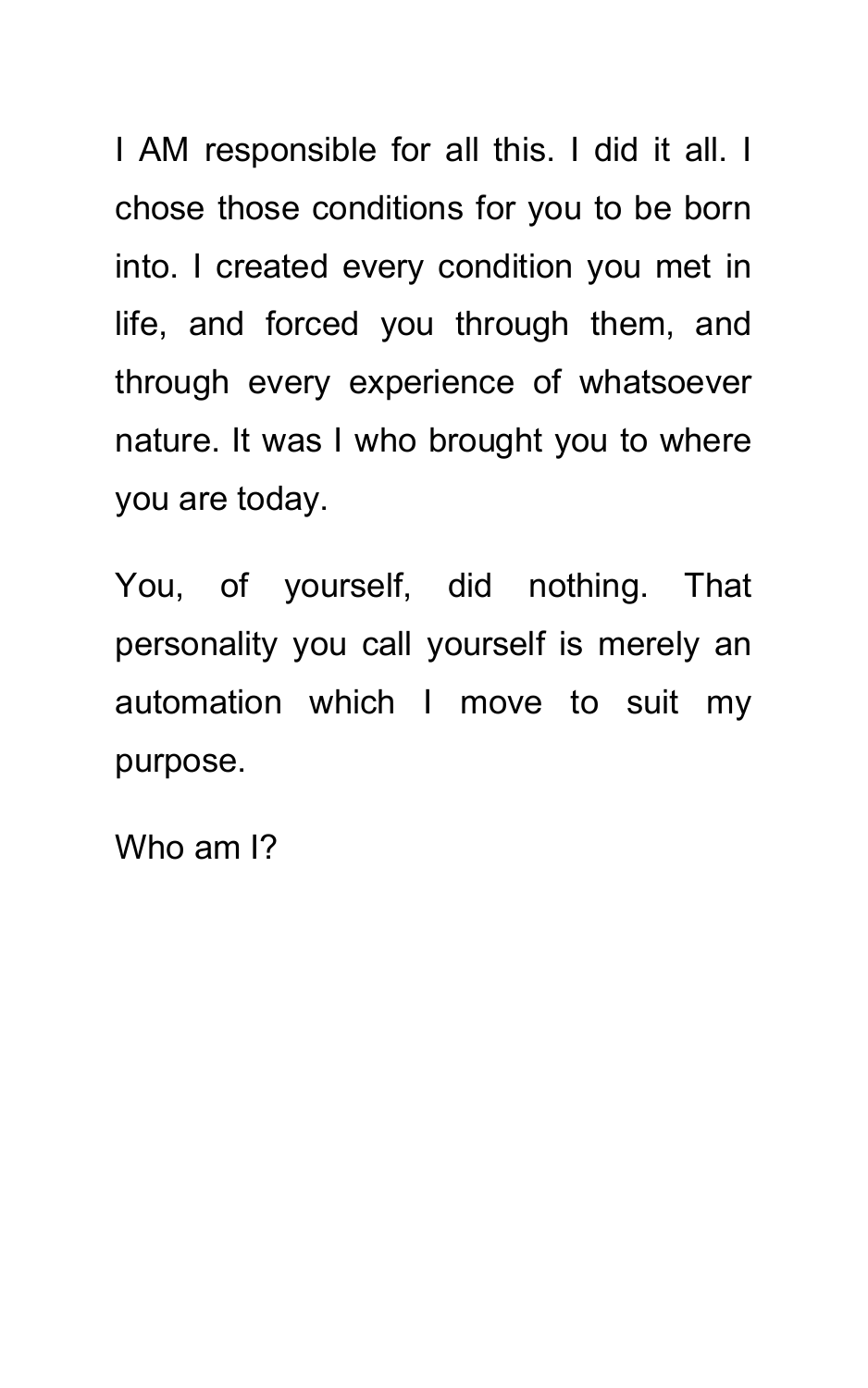## <span id="page-6-0"></span>Chapter 1

I, who speak with so much assurance and authority? Be Still and Know.

I Am You, Your True Self;

That higher, purer, supernal part of you that arouses itself as you read, which sits back and listens and judges, and points out the truth of these words to your consciousness, and which from the beginning has guided and taught you all the truth you know today.

Not that personality you show to the world and which you think is yourself; not that proud, selfish mask of a self that has been feeding you on error all these years.

For I AM your Real Self, that something in you which you know has made you all you really are, that has inspired, and cautioned,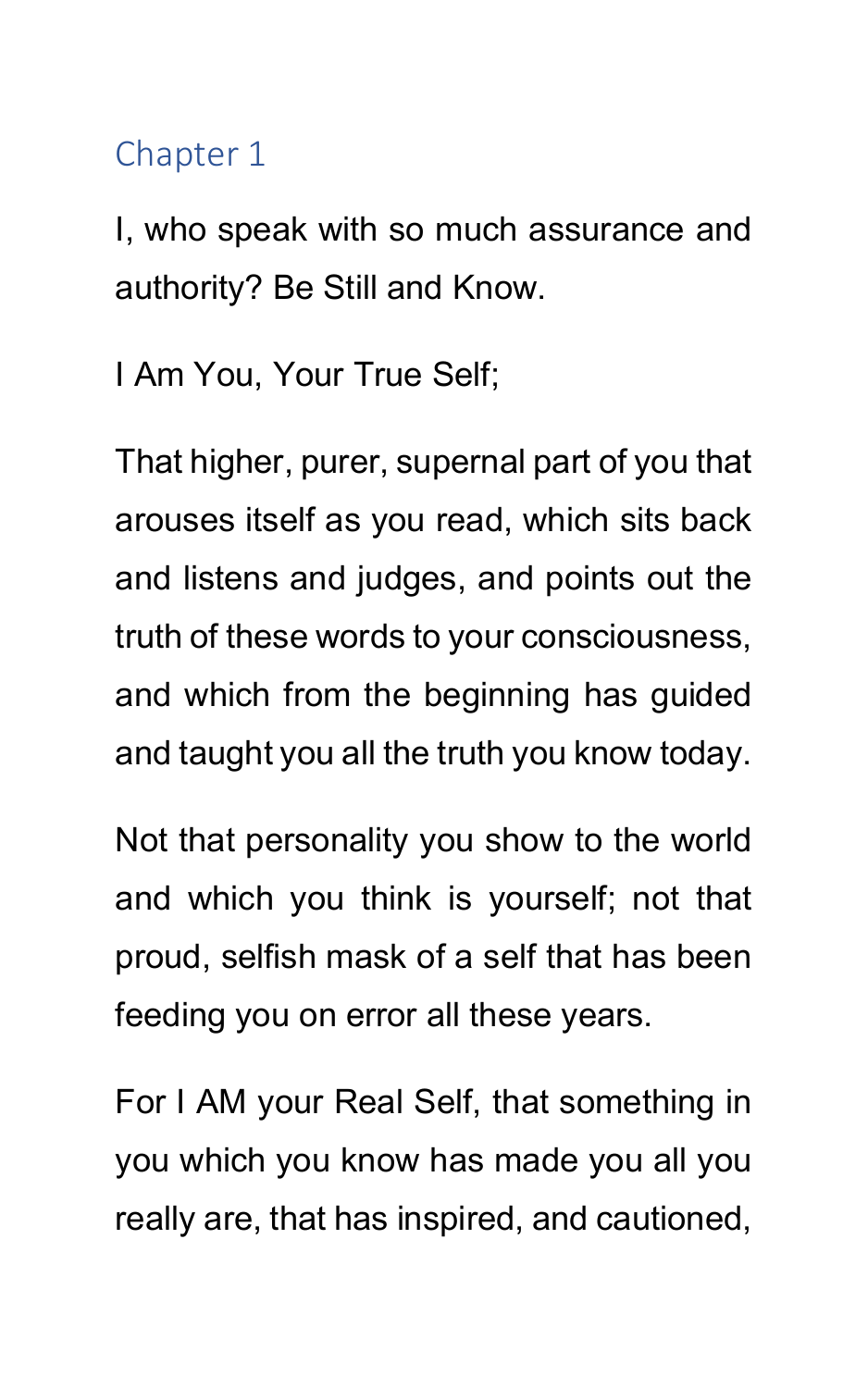and chided, and urged, and led you on and on, despite hardships, obstacles, suffering, failure, until you have, in a dim, halfconscious way grown to rely upon it, without knowing definitely why.

Yes, I AM that something. I AM that Divine Self of you, abiding deep within your human personality, almost stifled by its worldly ideas, its selfish desires, its foolish pride and ambitions, yet ever seeking, longing, yearning to make you conscious of my existence, of my real identity.

Yes, my child, that something AM I. I, who from the beginning have been sitting here within, quietly waiting for this moment. Yet while waiting it was really I who was guiding you all the time, who put each thought into your mind, made you do everything you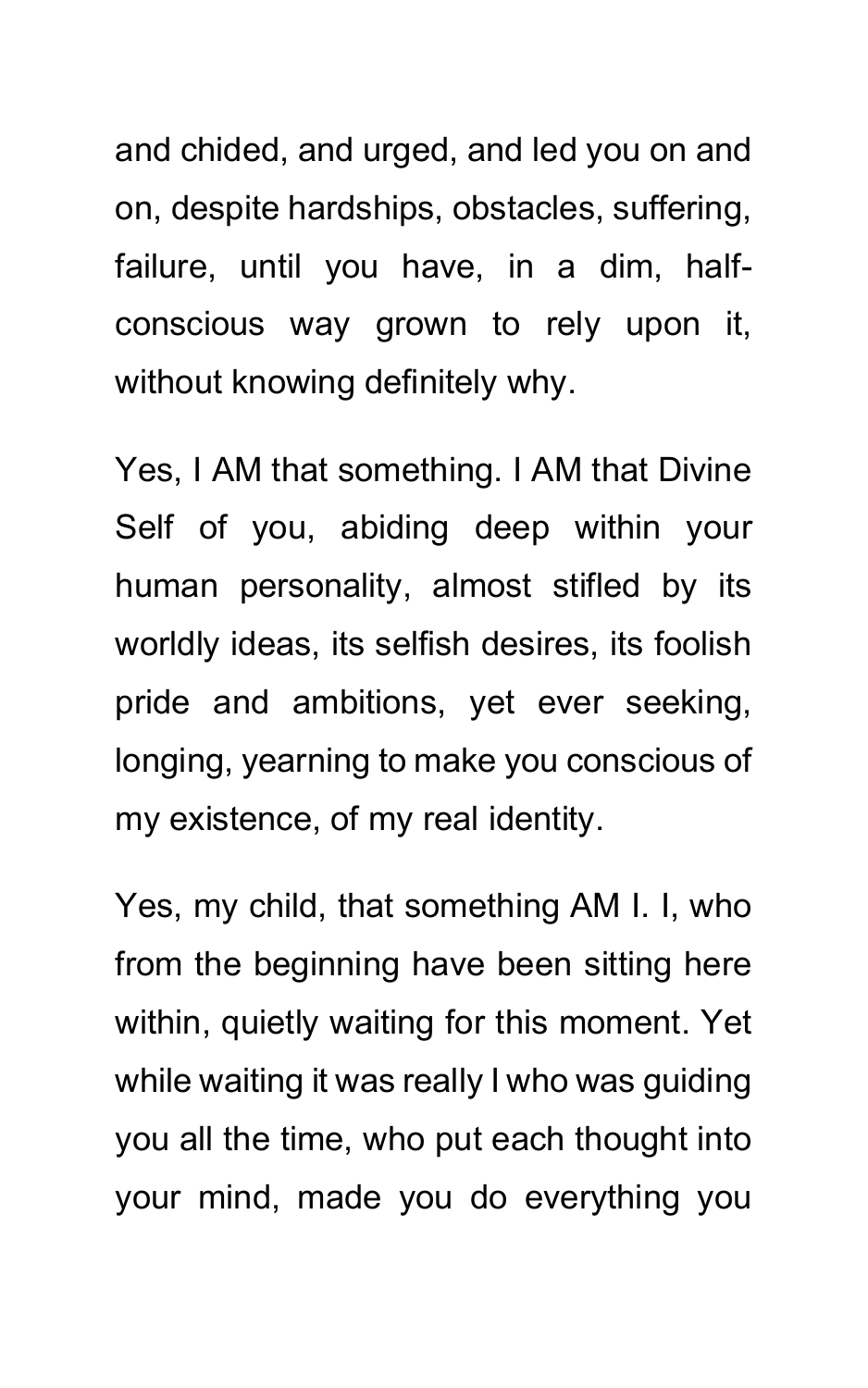did, and who utilized the foreknown result of each thought and act so as eventually to bring you and others to a final conscious recognition of me.

And if I have permitted you to feed on these worldly ideas, to follow these selfish desires, to grow fat with pride, and even to gain the summit of all your ambitions, it was only that you might learn the hollowness of it all, and that you could awaken to the realization that there is something else, something which the soul of you yearns to bring forth.

Yes, I have "blessed" you by giving you all these things you sometime in the past desired, desired so strongly that you forced me to give them to you. For desire is the agent of my will, and supplies you with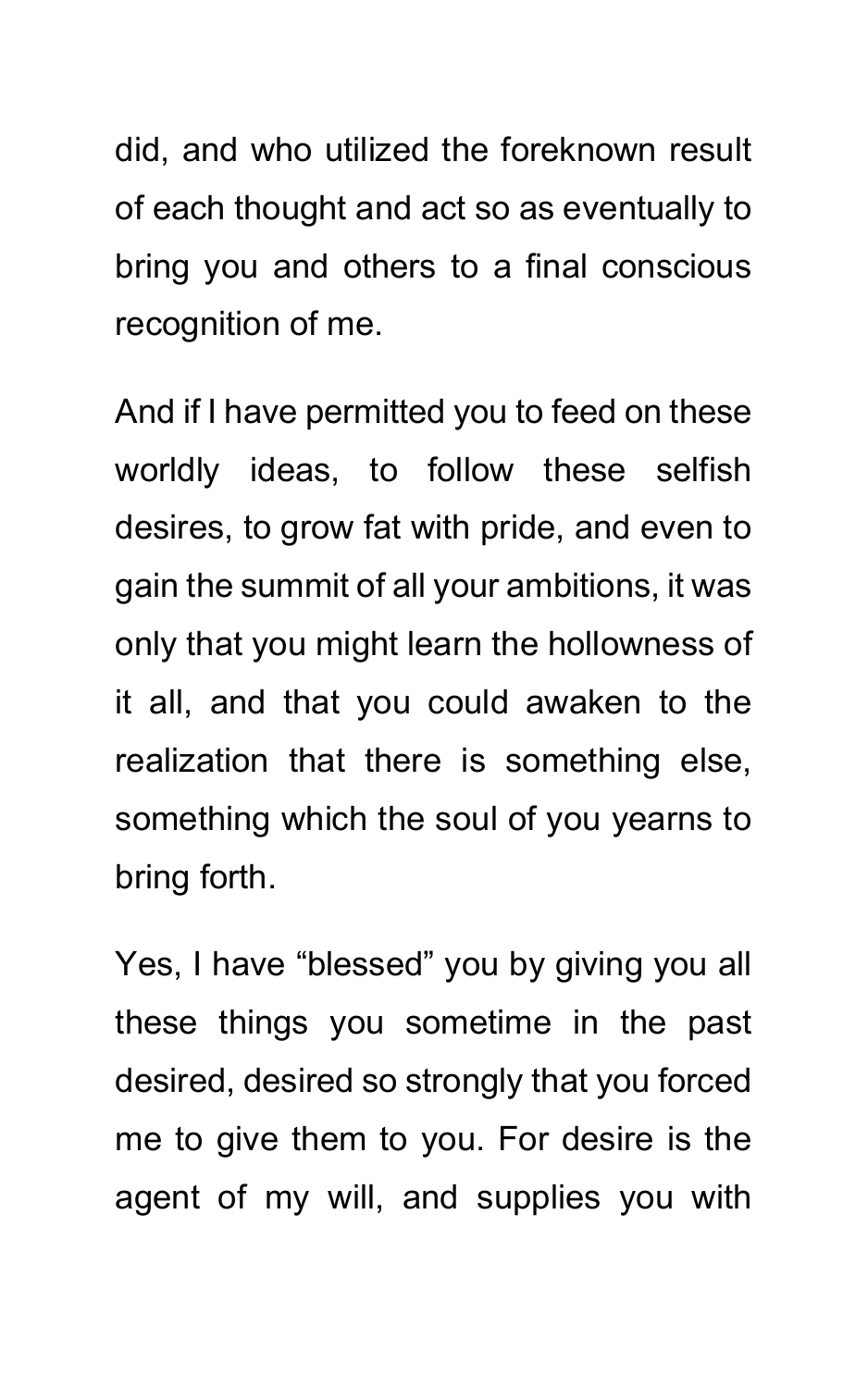everything you want, if you want it with sufficient power to compel It to serve you.

But have these things proved the blessings you thought and expected? Have you gotten out of them real enjoyment, and is your heart now at peace? If not, why?

It is only because you have failed to recognize me, your True Self, as the giver, and have used them not at all in my service, but only to satisfy your own selfish pleasure.

But I have allowed you to indulge yourself to your heart's content with all such empty joys, even leading you on from one to another, holding out to you the possibility of finding in some new bauble, or sensation, or accomplishment, or power, that something you craved, but which, alas! you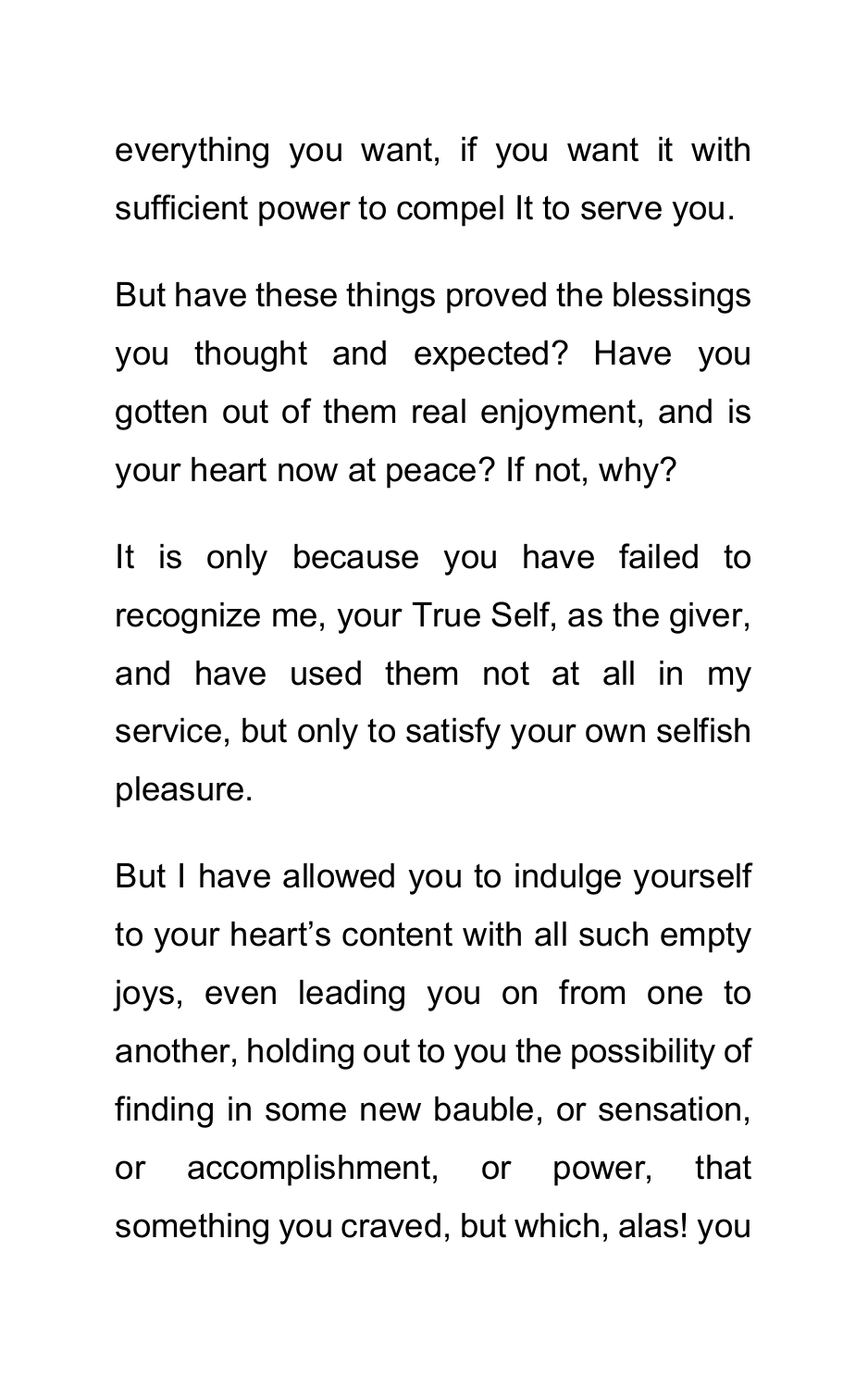have never found and never even glimpsed, - except, perhaps, when in the hours of deeper remorse and penitence you turned from this world of self you created around you to the ideal within, and dimly sensed there my presence.

Ah, dear child, I have indeed given you these blessings, and they are real blessings; for they are my special sign of approval to you.

But the blessings are not what you think them to be. The real blessings are in the qualities I have developed in you in the acquirement of these riches, in the attainment of these desires, - the qualities of determination to win, of persistency of purpose, the power to do, the ability to master every natural fault and weakness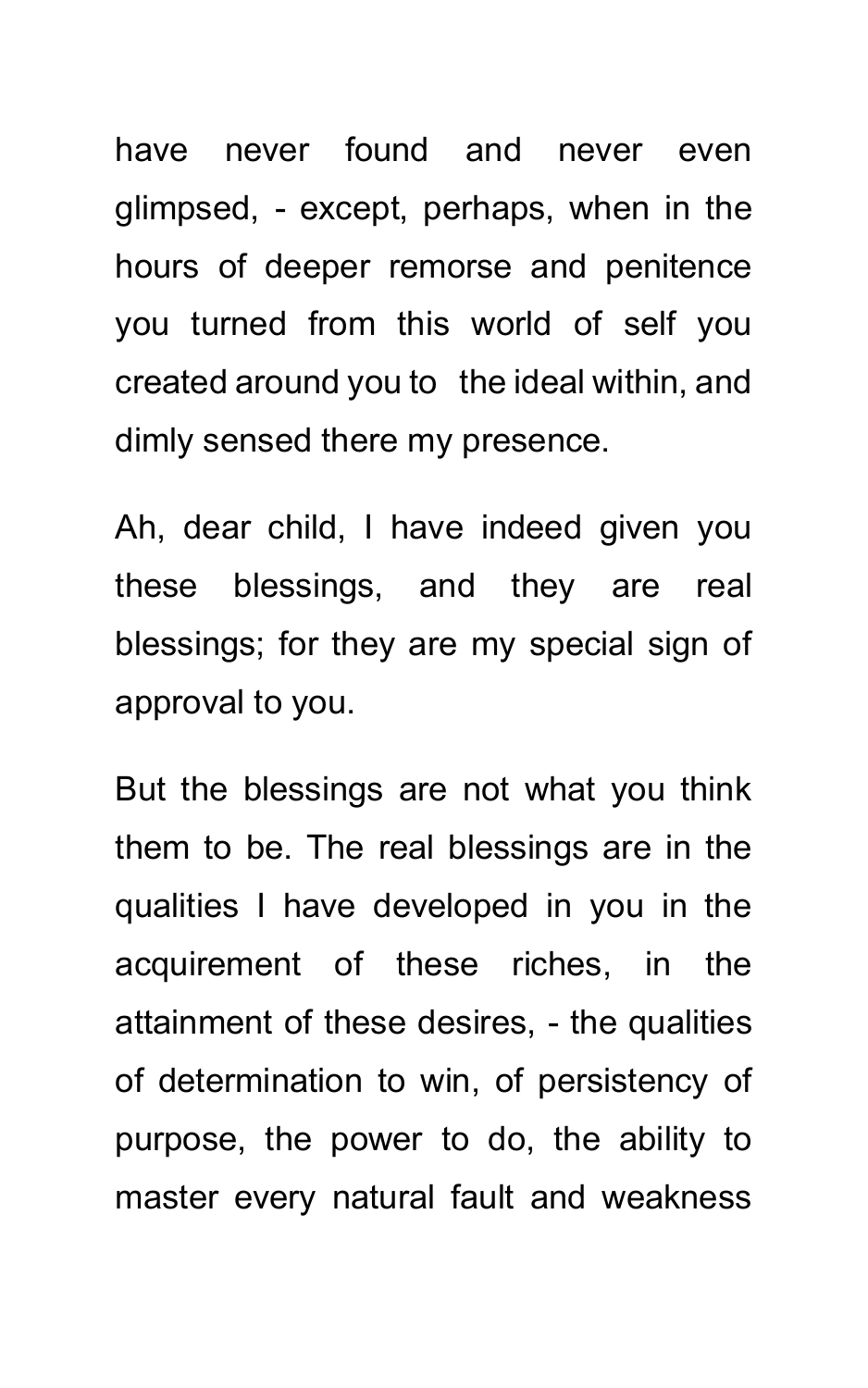that stand in the way; all of which are but different phases of my will, the use of which I have been teaching you, that later on I can manifest in and through you, with your consent, my will in spiritual ways, even as you have been manifesting It in worldly ways.

In other words, all attaining, whether it be of money, power or fame - in art, literature or music, science, philosophy or religion, is but so much training in the use of my will; and therefore labor, business, science, religion, the arts or the professions, are merely incidents, or the outer means I use to develop in you the conscious use of my will.

You may think it is your will that is so acting, but so long as you consider yourself as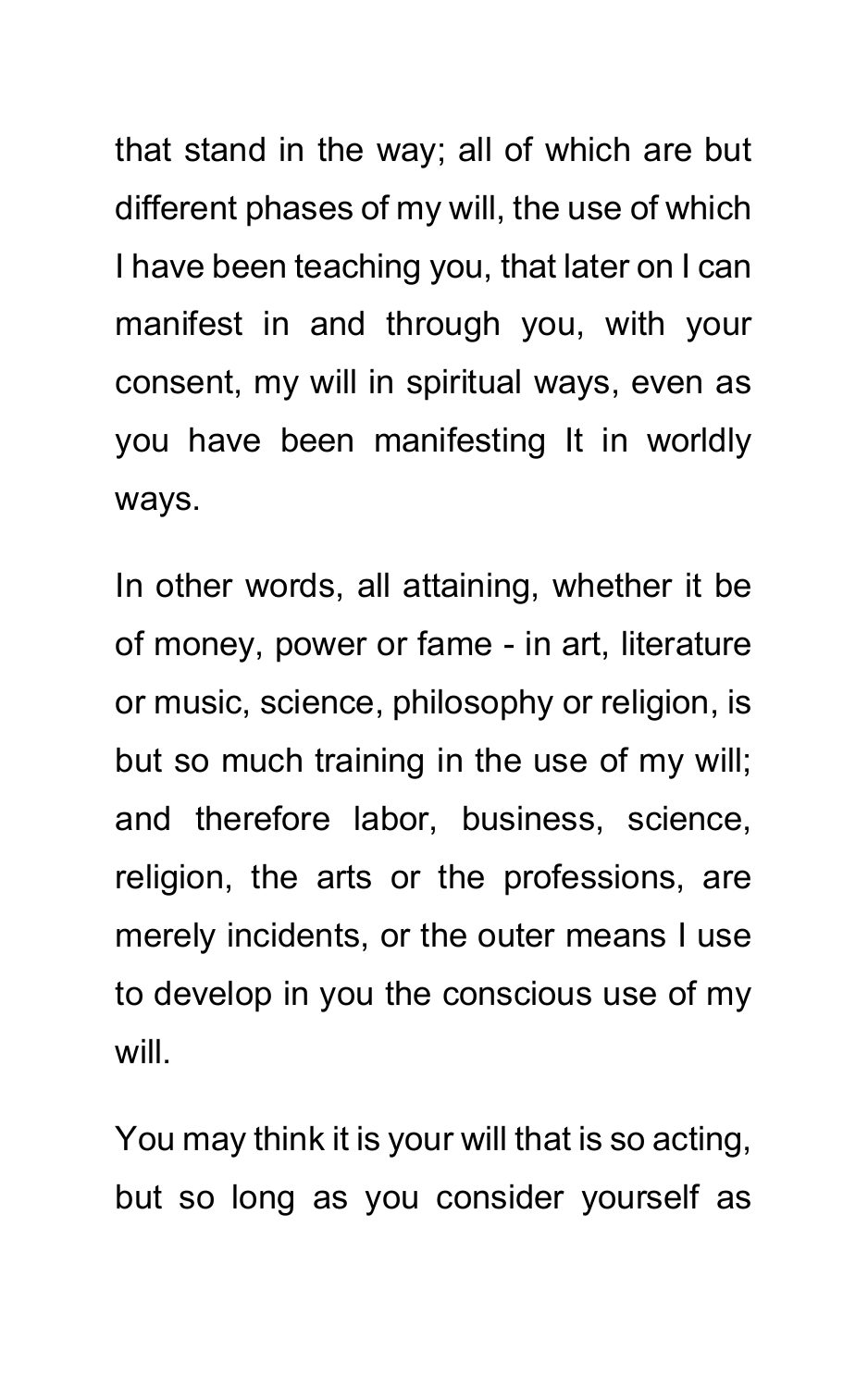separate from me, and you use this will only to please yourself, it naturally is selfwill, and that is why it brings you no lasting or tangible good, only trouble, unhappiness and heartache, when the novelty of possession wears off. And so, of course, you cannot know me, and therefore cannot acknowledge that all that you do, or have, or suffer, is but the result of the action of my will working thus in and through you to bring about my purpose.

But the time is coming when you will understand somewhat of this. Hence this message. Hence this special favor to you.

You may ask, why I, God, the Omnipotent One, the all good, the all wise, made such an unequal distribution of my blessings, of my substance, of my intelligence, of the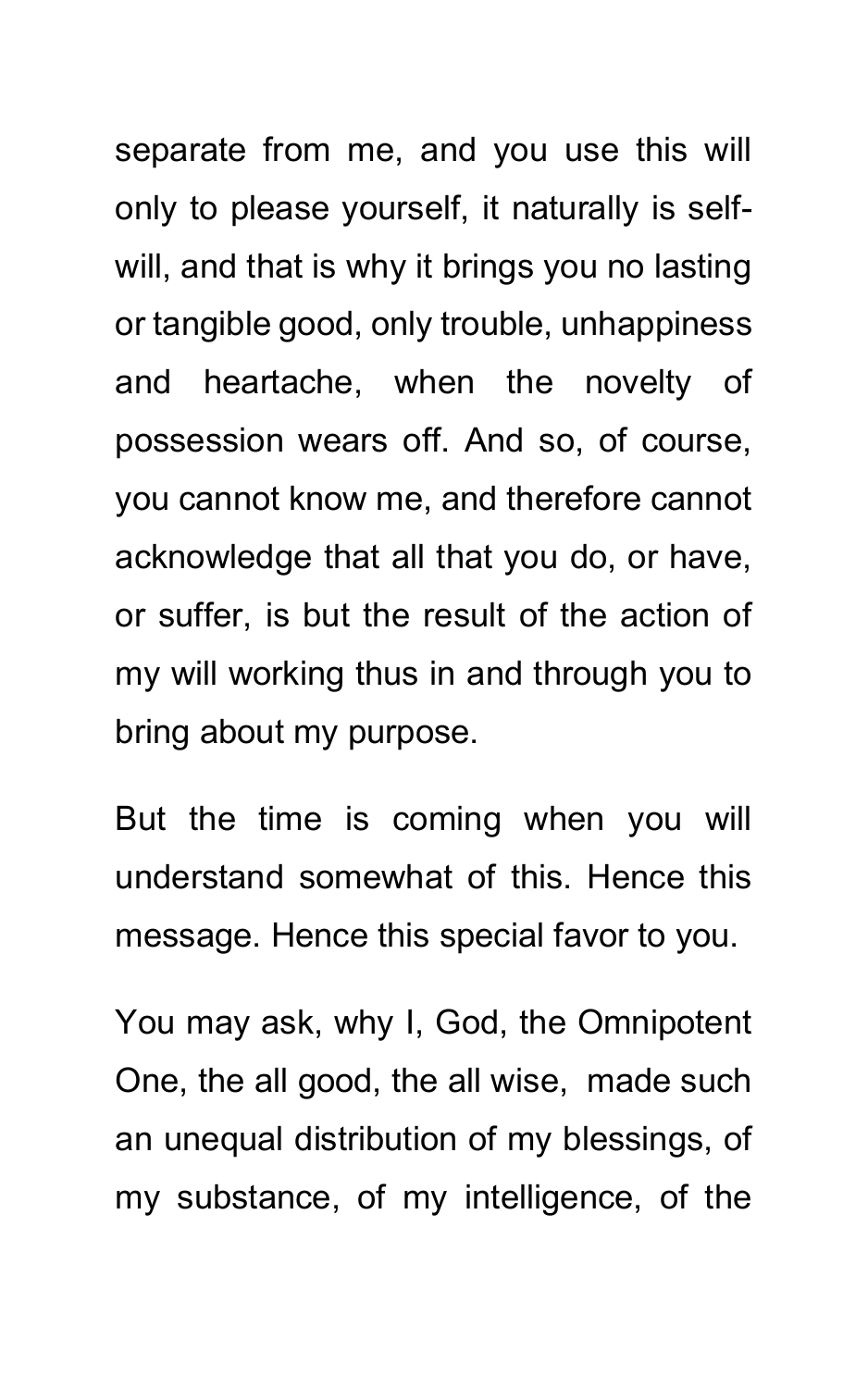use of my will, giving to the few the vast surplus and to the many such a pitiful lack.

You may well ask, for that is the problem I have given you, and all, to solve.

But as I have enabled you partly to solve this problem, even though you do not know it, I will now disclose to you some of its apparent mysteries.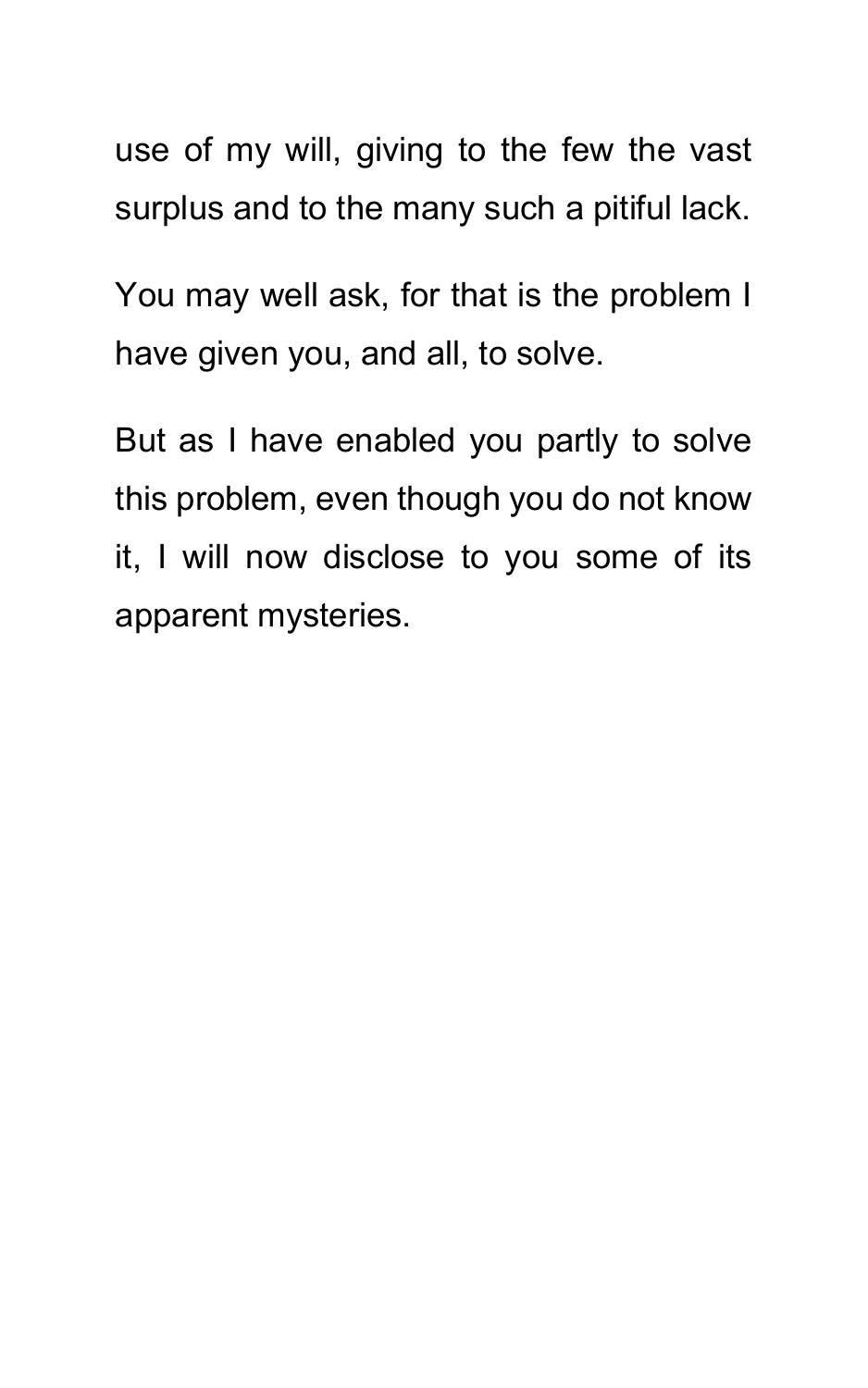## <span id="page-14-0"></span>Chapter 2

Know, my child, that I give no thing to anyone unless that thing has been earned by him. By earned, I mean, grown ready for it, through desiring it so strongly that he finally draws from me, his all-powerful, perfect self within, sufficient life-force and vital energy to compel conditions and circumstances to yield up and other intelligences to supply the necessary means and substance to provide form or actuality for that thing.

So it is that sometime in the past, either in this life or in a previous existence, you had arrived at the point where I could inspire in you the idea of possessing wealth.

I could do this, for you had grown in soul stature and strength so that it had come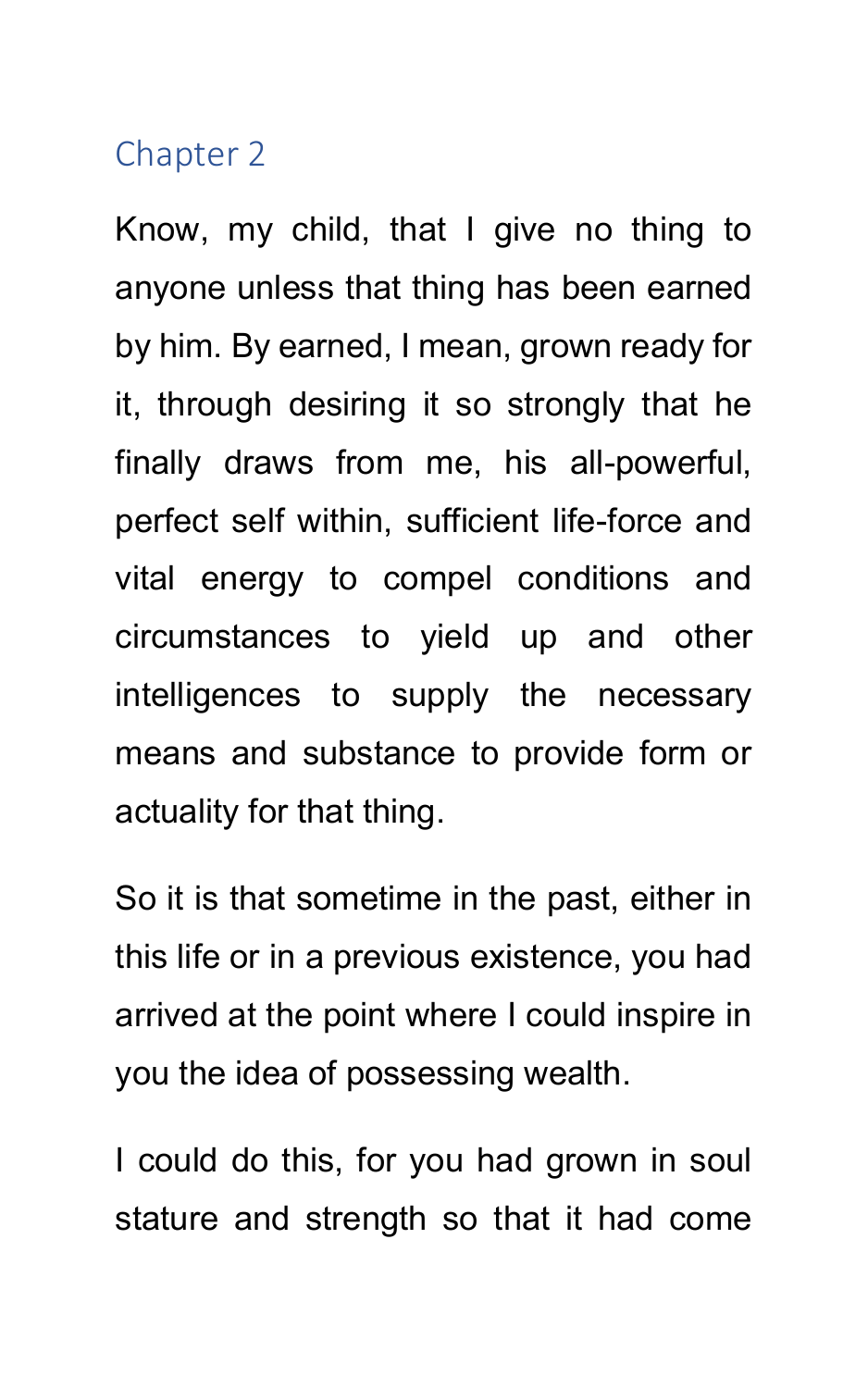time to awaken and develop in you certain of your soul qualities and faculties which I needed for use in my service.

So I implanted in your mind the idea of possessing wealth or riches. This idea, following the usual course of nature, in the process of time, put forth its rootlets within the soil of world conditions. These rootlets of determination, persistence, daring, doing, saving, seeing only success ahead, undiscouraged by obstacles, never recognizing failure, pushed their way unerringly to the most fertile soil through and past all obstacles, deep into the earth nature.

Likewise, and at the same time a little shoot from the idea pushed its way up towards the light and gradually began to show itself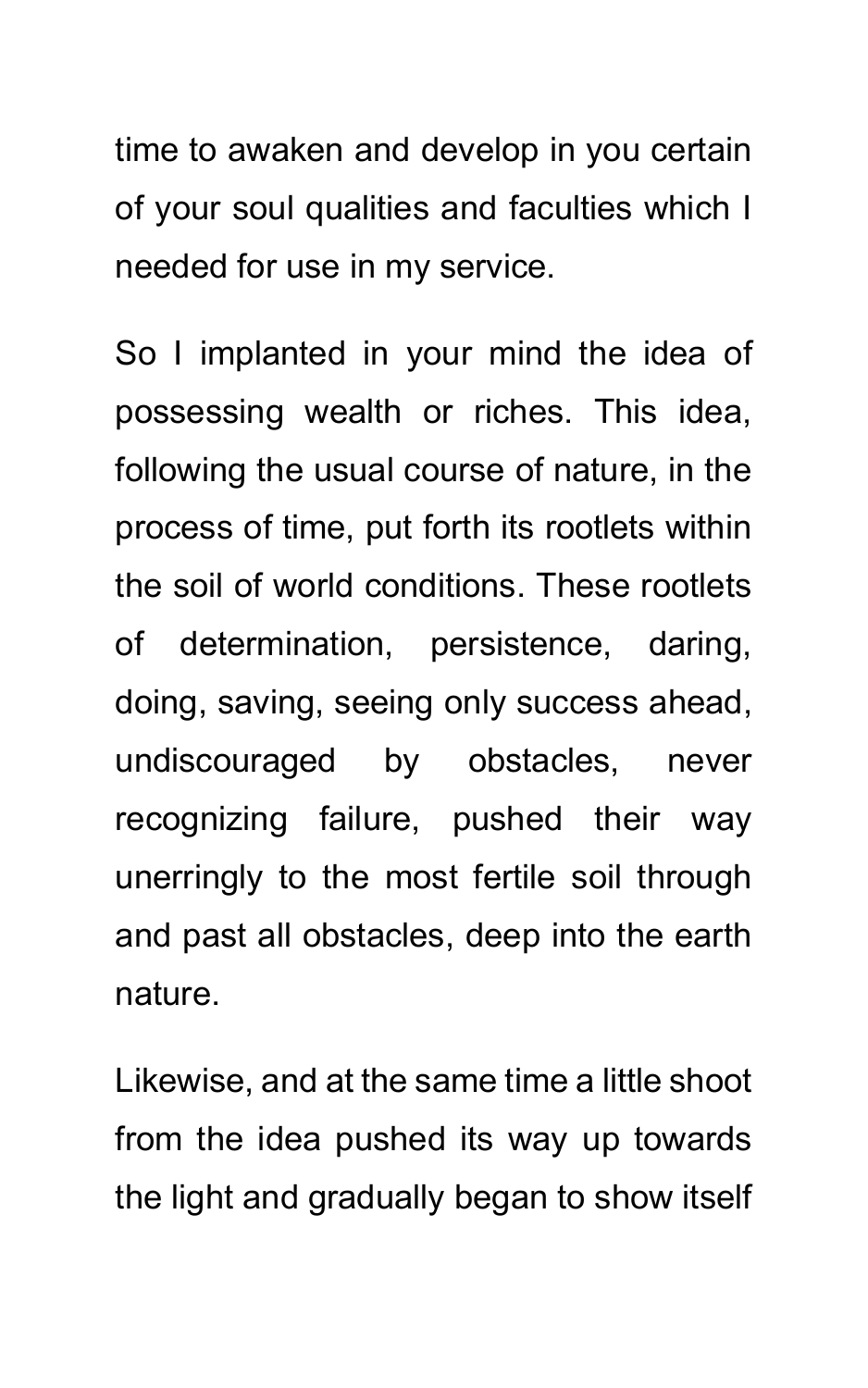above the surface of your mental and material life. This shoot, which was the stock of the idea of wealth, grew fast, when once firmly rooted, and it soon became a sturdy, wide-spreading tree.

That tree is the outward manifestation of your life today. The nature and kind of a tree is what your character is. Its leaves are your money; its fruit just what the possession of that money has meant to you. If there is decay or unsoundness in root, trunk or branch, it is because of error, wrong or disease somewhere in the tree, which finally will destroy it unless remedied or removed.

Is there any error, wrong or disease in your tree, my child? Are there any worms gnawing their way into its heart?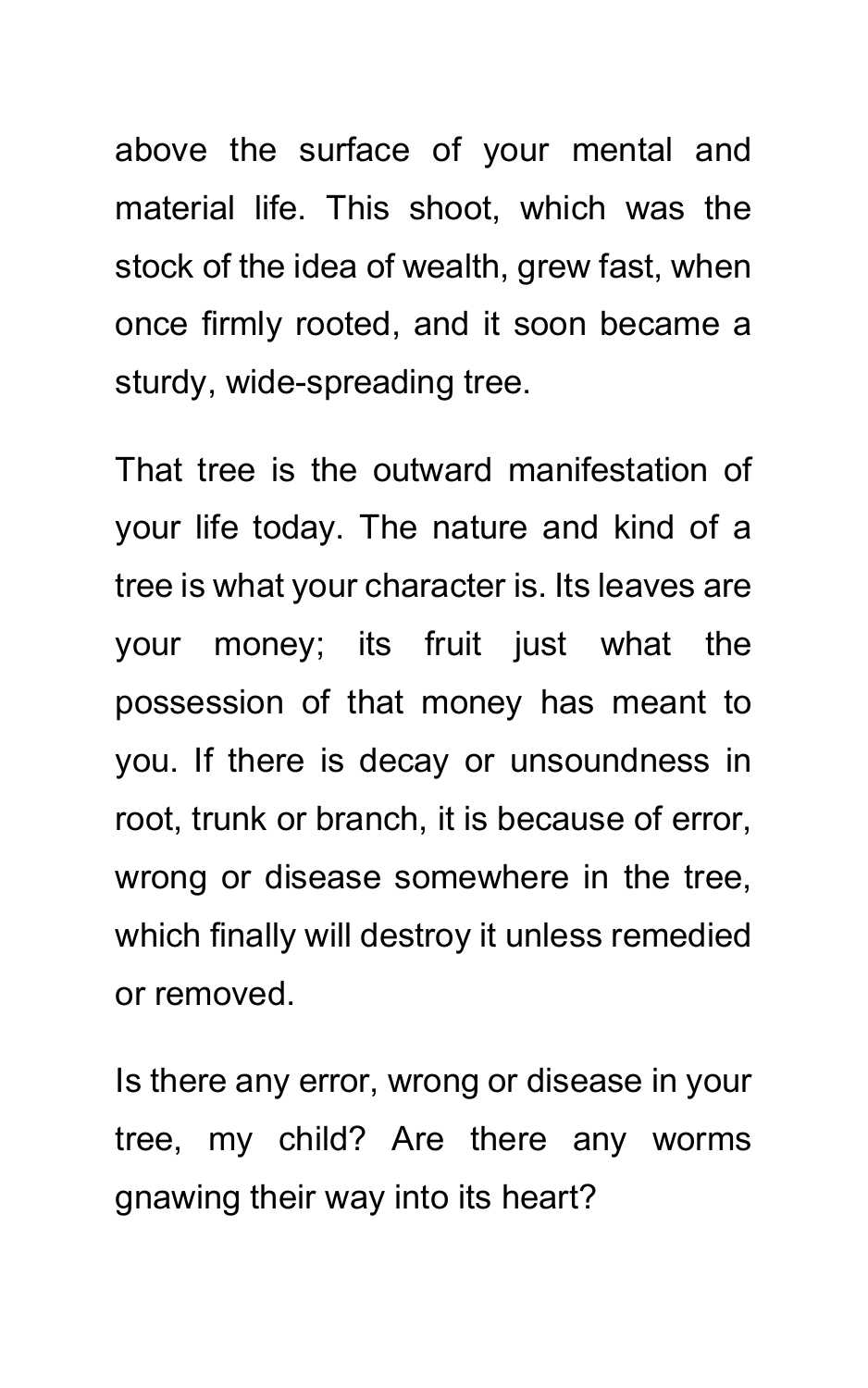Let us see. Let us search deep beneath the surface soil of world conditions, with its finely worked out system of "legitimate" methods, and its politically gained protection of the law. Let us look underneath the bark of selfishness, with its human beliefs and opinions regarding the rights of the strong. Let us peer into the cracks and crotches, the dark places in your life which are carefully hidden from the world. Let us look unflinchingly into all these places, and see if there are not some rotten spots.

Have you attained all this wealth by absolutely honorable and righteous methods? Has any part of it been gained by sharp business practices, - yes, legitimate from the law's standpoint, but not from mine, your True Self? Was part of it gained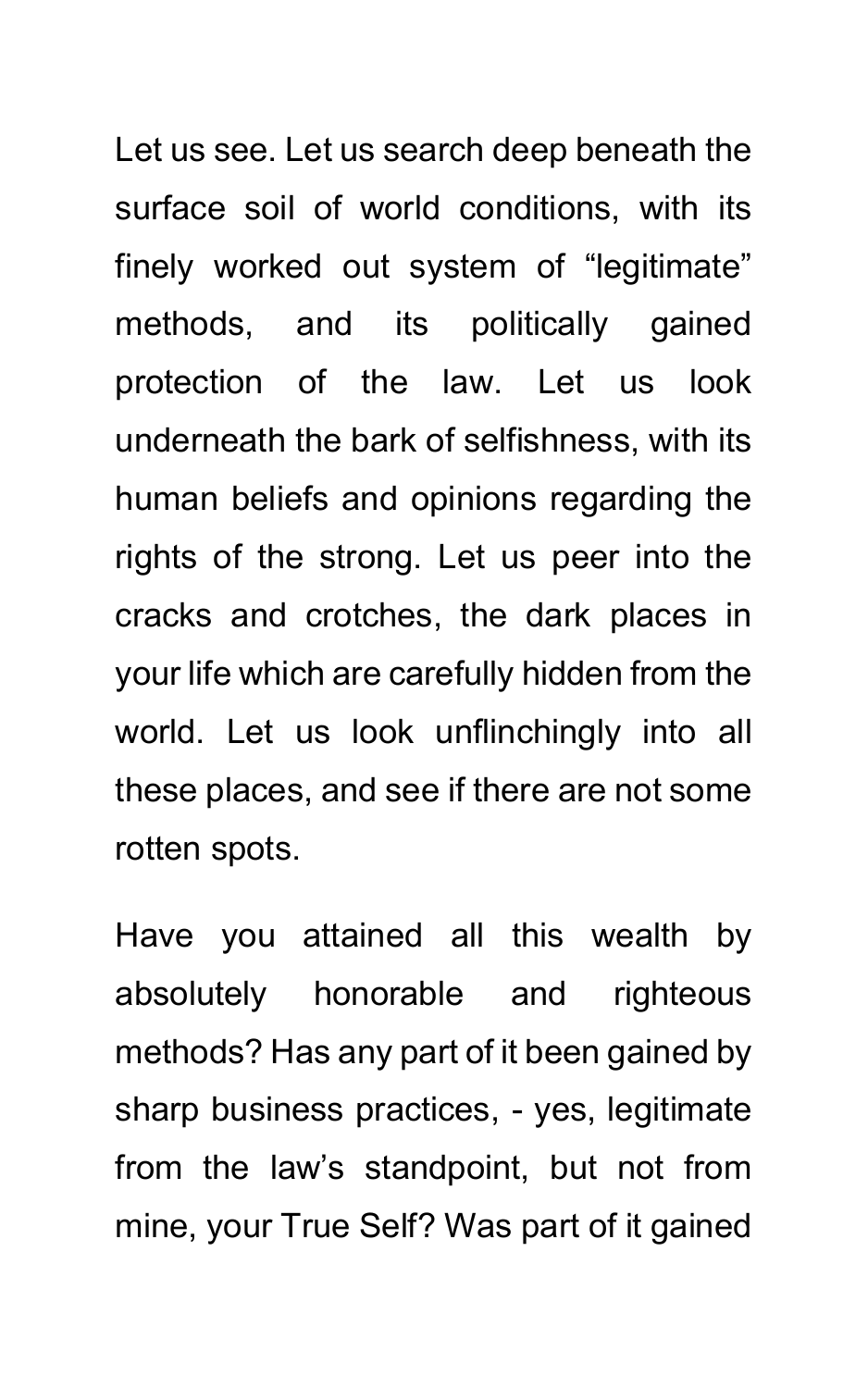by deception of friends or partners? Part by taking advantage of trusts imposed in you? Part by going through bankruptcy and settling for a percentage of your just debts? Part by riding roughshod over weaker souls?

Part by deliberate fraud? Part by any means which aroused a protesting voice within you, and which voice, in moments of quiet and solitude, ever appears to remind and accuse?

Ah, my dear child, can you truly say that none of the wealth you possess is thus tainted?

Yes, I know, and understand.

And dear one, if you have suffered, and have regretted, and are now seeking to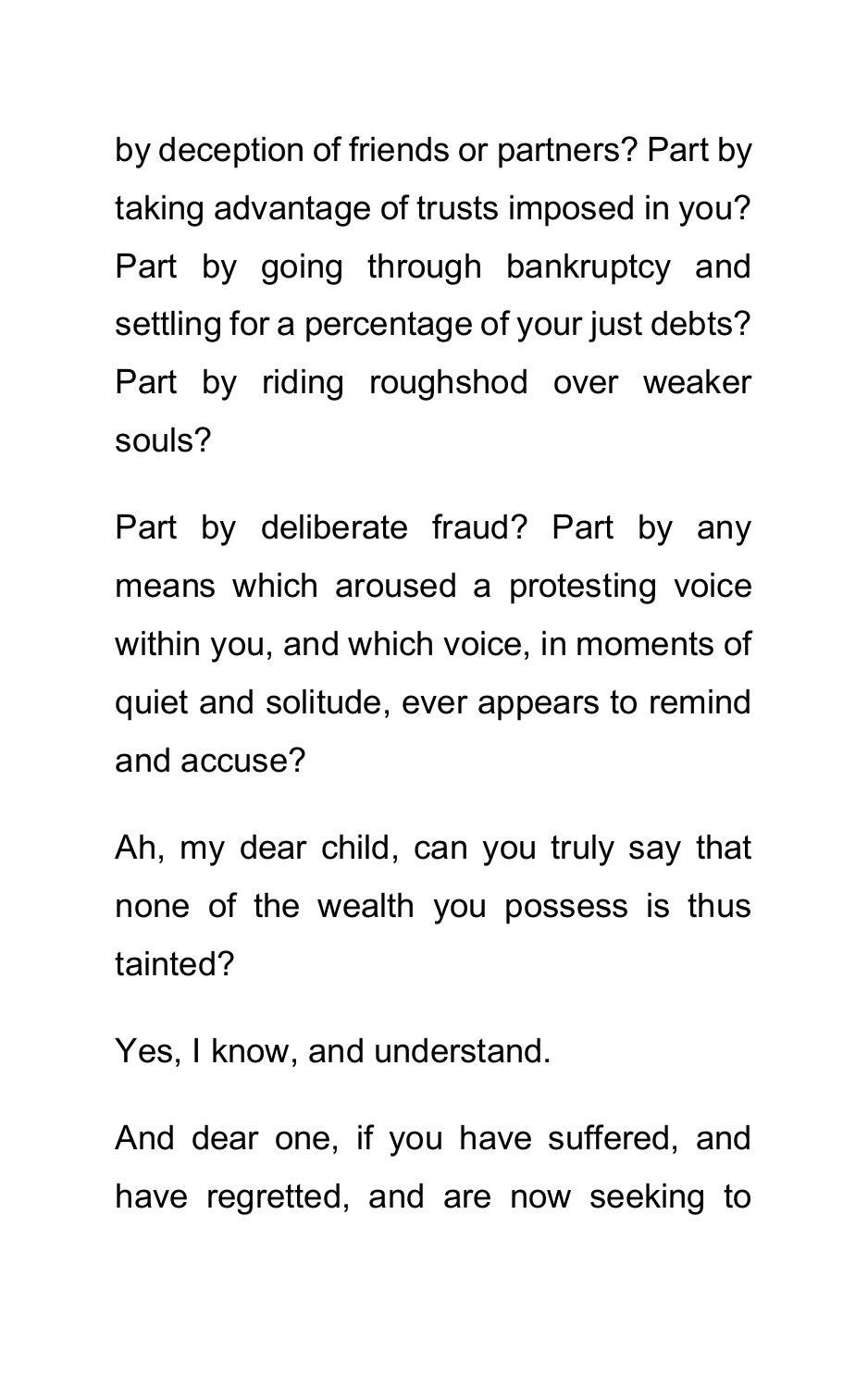make restitution, it is because you have listened to my voice, and are beginning to recognize and long for my guiding influence in your life.

But if you deny, and loudly proclaim that none of the above applies to you, and you still refuse to listen to my loving voice within, wee, faint, almost drowned by the loud tumult now going on in your heart, know, dear one, that you, too, must suffer, must enter into a life of heartache and misery and sorrow, into which I must plunge you, in order to purge your soul of the pride, self-will and self-love that now control you; so that you, too, can awaken to my love and thus learn to hear and know my voice, ever seeking to point out to you the true way of life.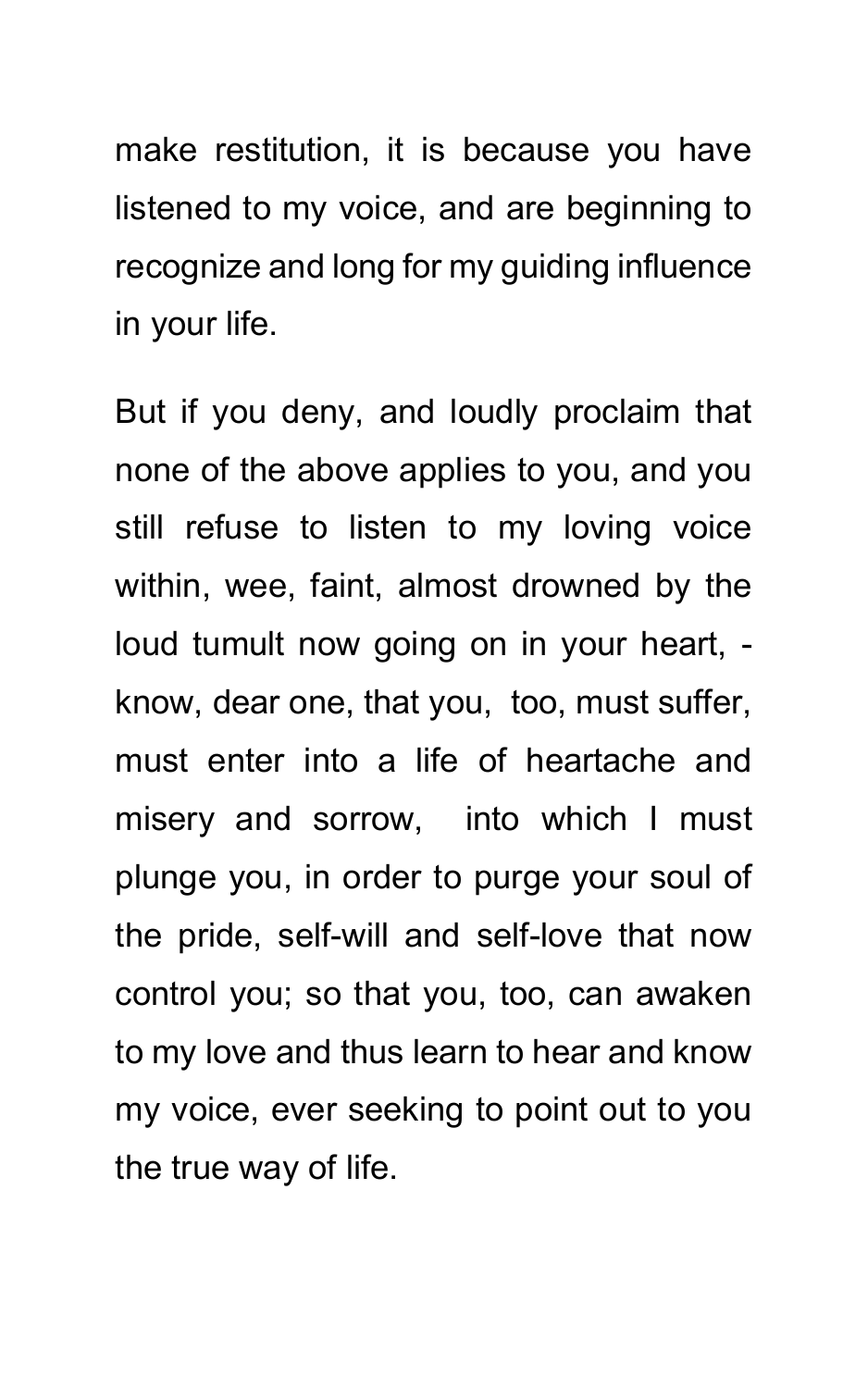As for your brothers, many, very many, I do not yet deem ready to receive the Idea of acquiring wealth. In many others the idea has been planted, and they are merely feeling the quickening power of desire, my agent. Others are forced by desire to think and strive, and are beginning to see the means of future acquirement. And still others are in the act of producing tangible results.

With all, however, I AM merely using the idea of wealth, and the motive power of desire for its acquirement, to develop those soul qualities and mental faculties which will enable me finally and fully to bring into manifestation their Real Self, I, God within them, that through them my will may be made manifest on earth even as It is in heaven.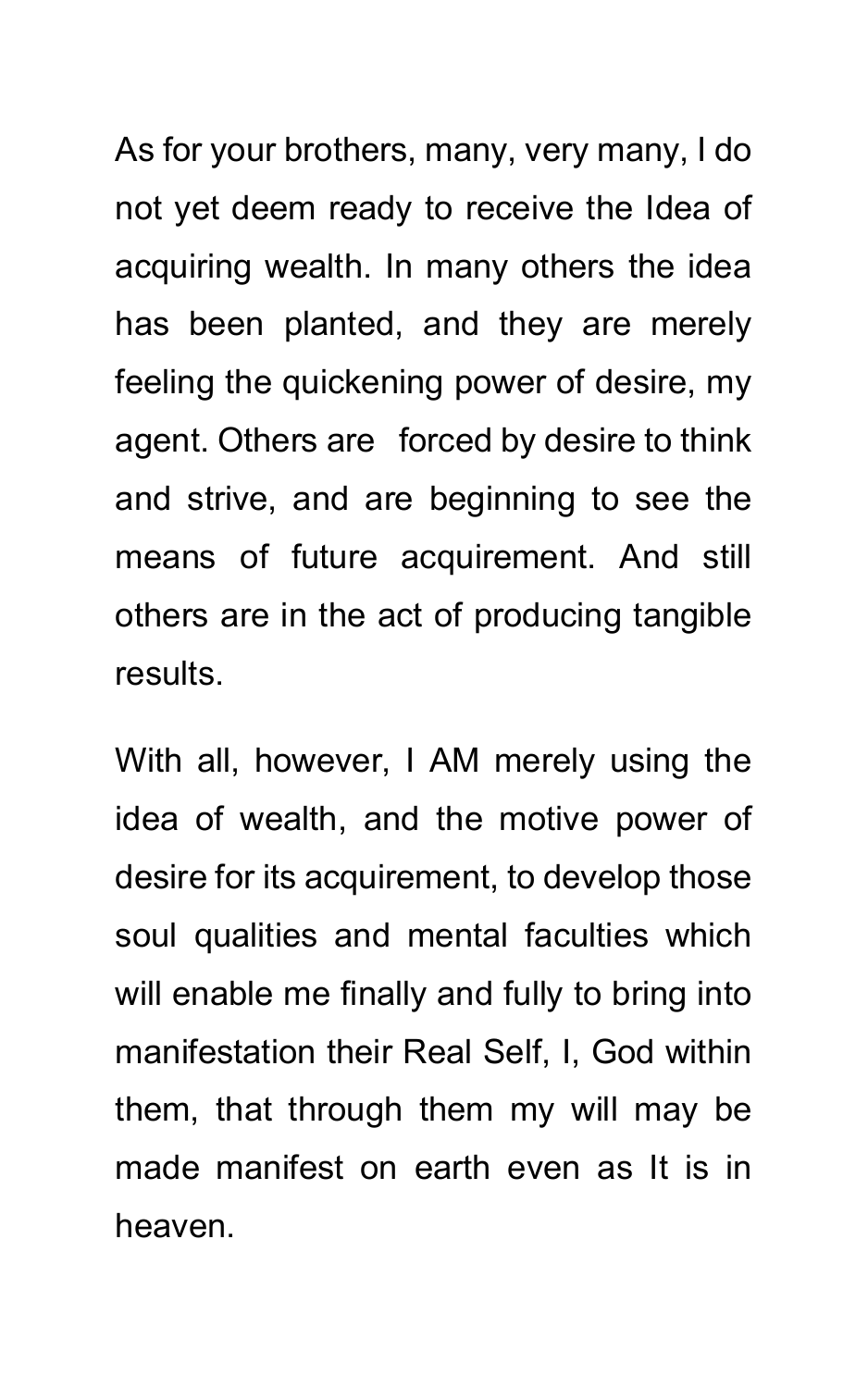With you, my blessed one, in whom I have brought to complete fruition my idea of wealth in the form of money and possessions, and who as my custodian are now capable and ready consciously to cooperate with me in its use in my service, when you can be convinced that I, God, will direct you in such use, - know that soon, very soon, you will become conscious that I AM within you, and that you need not go without to any other authority to learn this great fact. For I will cause you to know that I AM leading and guiding you, and will gradually open up to your consciousness my plan and purpose for the use and distribution of all that I have given you.

You, who have already heard my voice within, and are seeking to satisfy me by giving a portion of your wealth to churches,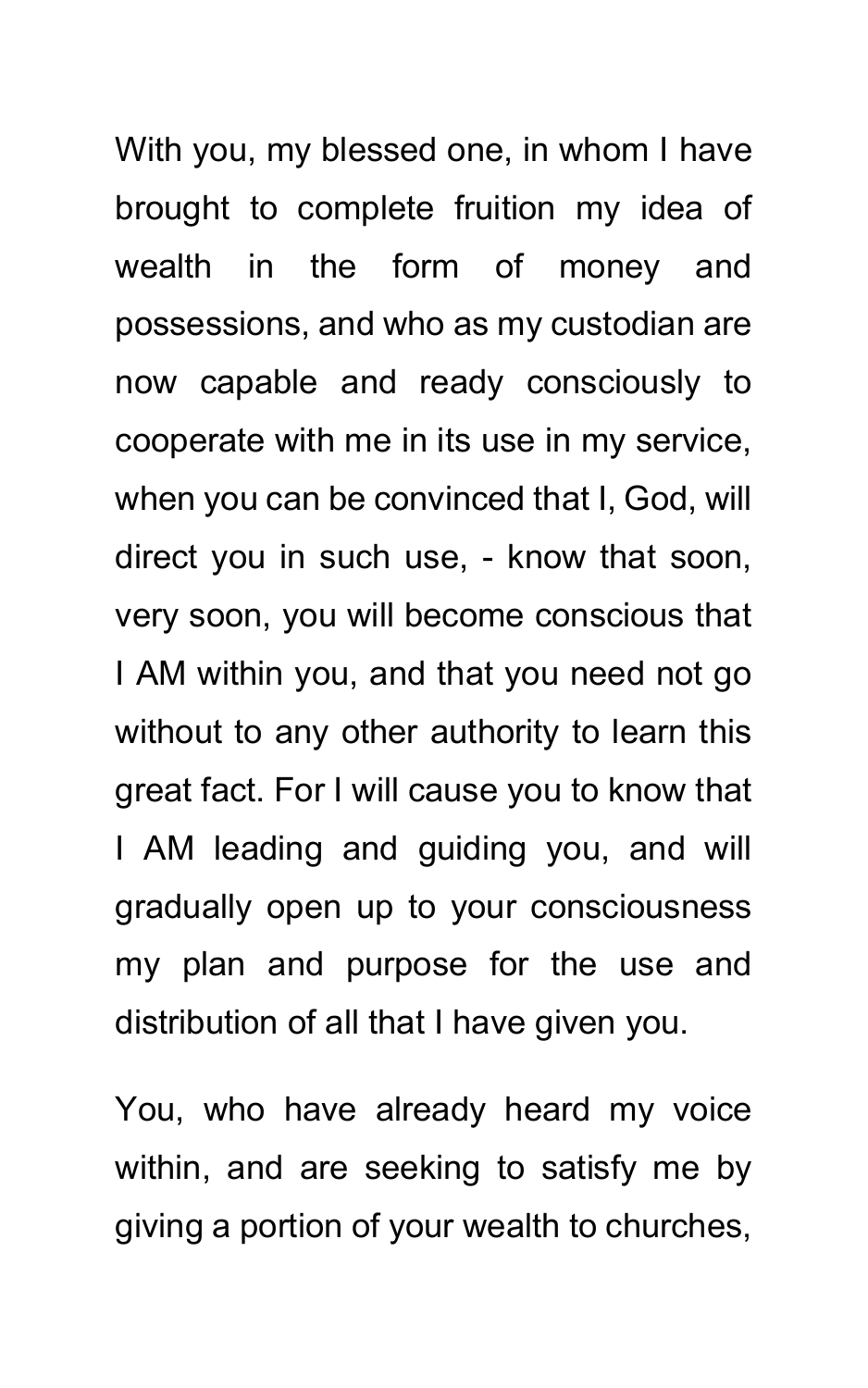or libraries, or scientific research, or charity, or settlement work, or other enterprises thinking my voice can be stilled that way, and that the yearning hunger in your heart may be thus appeased:

Know that such acts are all in vain, for never can I thus be satisfied. My voice will become only more insistent, as you strive by giving merely a portion of the wealth you hold and which is all mine and none of it yours, in such effort to please me.

For, my child, I AM already pleased with you. Are you not what I have made you? Is not all you have done what I permitted and even caused you to do?

And if I have permitted you to try to propitiate me by using your wealth in such manner, it is only because such was all I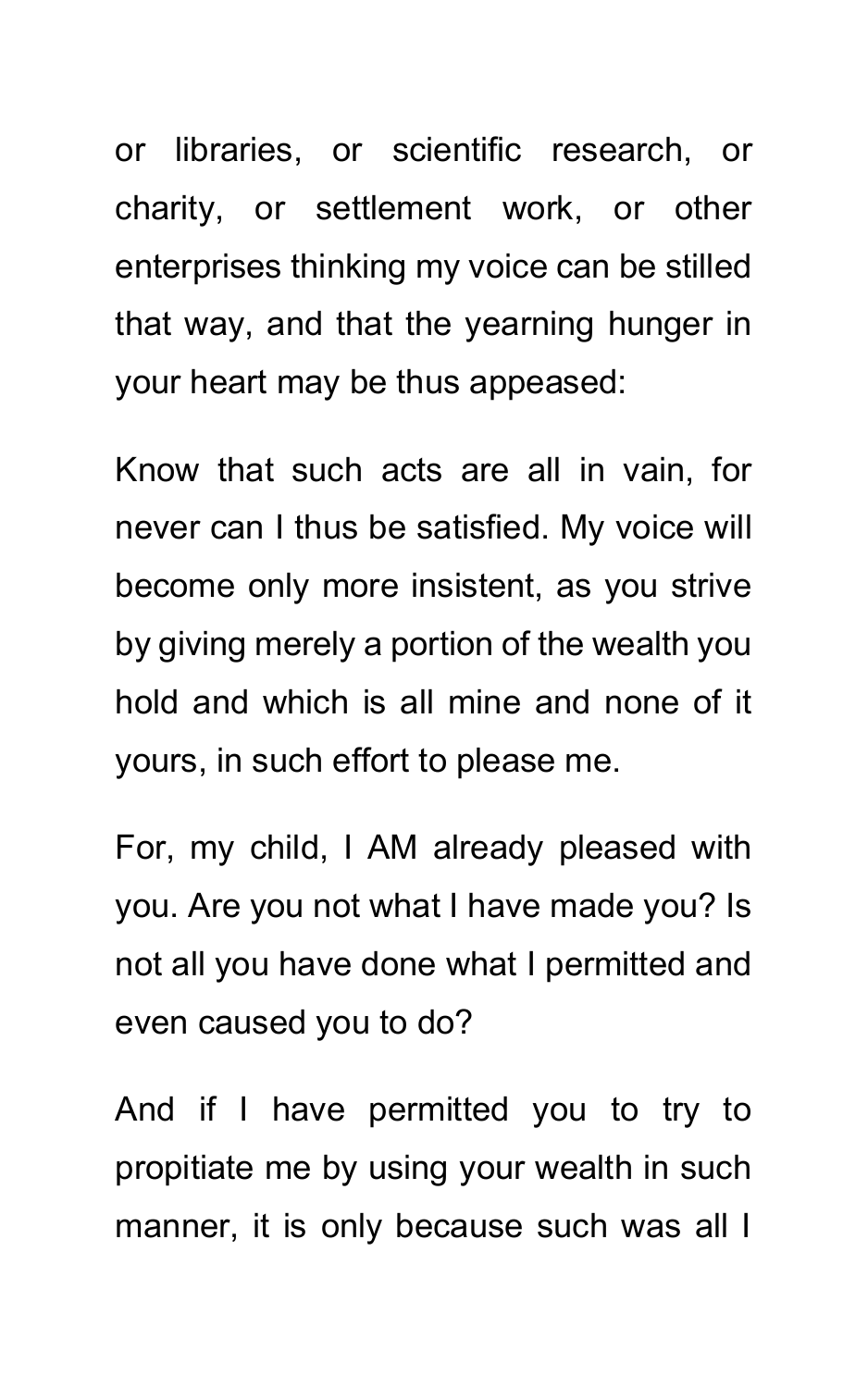could make you understand at the time of my purpose surging within you.

Therefore, when, in your desire to please me, you attract to you many who ask you to give of your abundance to this or that charity, to this or that project for helping humanity, and what you call your business judgment tells you what is given will not be used properly or wisely for such purposes, and you do not respond, - know that you have likewise been led thus to refuse by me, who thus chose for you, even as I chose for you to give to those other enterprises; and all this for the fulfilling of my purpose.

For I have not only reserved this wealth I have given you for a special service, and I have chosen you as my agent in its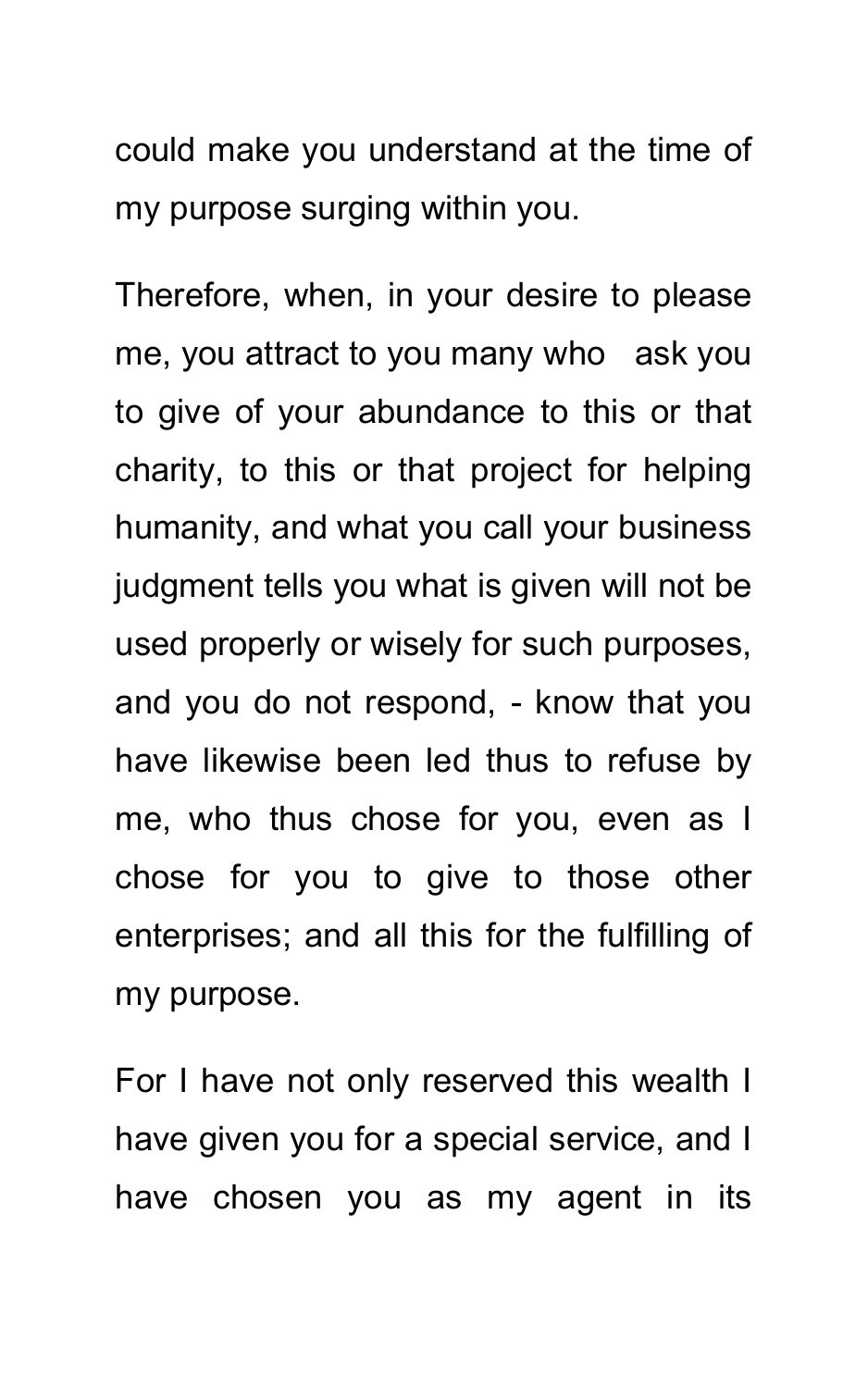distribution in the way I shall disclose to you all in due season; but I AM preparing your human mind so that you can understand it is not your wealth I want, but YOU. I want you to know that you and I are One; that I, your Real Self, must now rule; that self-will and self-pleasure must die, and my will and my pleasure must live and be first and all with you from now henceforth.

Therefore, I AM preparing your mind so that I can speak direct to your soul consciousness from within, and I AM quickening your heart so you can become wholly conscious of my presence therein.

So, beloved, if I say I want you, all of you; heart, soul, mind, body, - all you are, all you have, all you ever hope to be or have, I say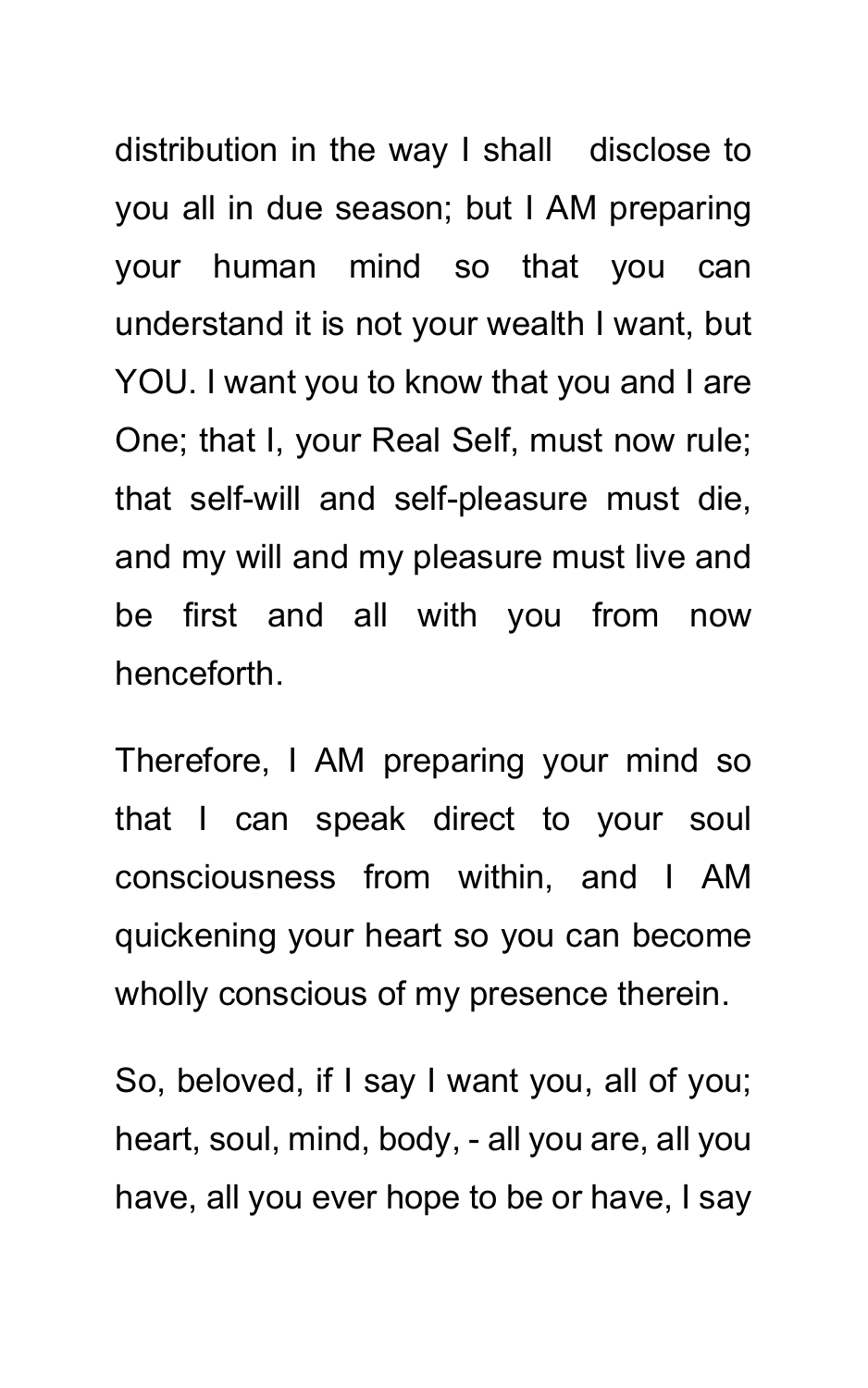it because I want my own, - you the mortal expression of myself.

The time has come when you must know We are One, that there is no separation, no difference - only as you think there is. Hence, all you have or are is mine and always has been mine and mine only. And now I claim my own.

My own must come to me. My claim you must recognize. And you must give back all, – every penny, your home, lands, securities, business; your body, intellect, heart, faculties, will, your whole personality - every loved possession, even the dearest treasure of your heart.

For not until you have brought all and laid them at my feet, and said, "Here, Father, take all. Take and use, and only let me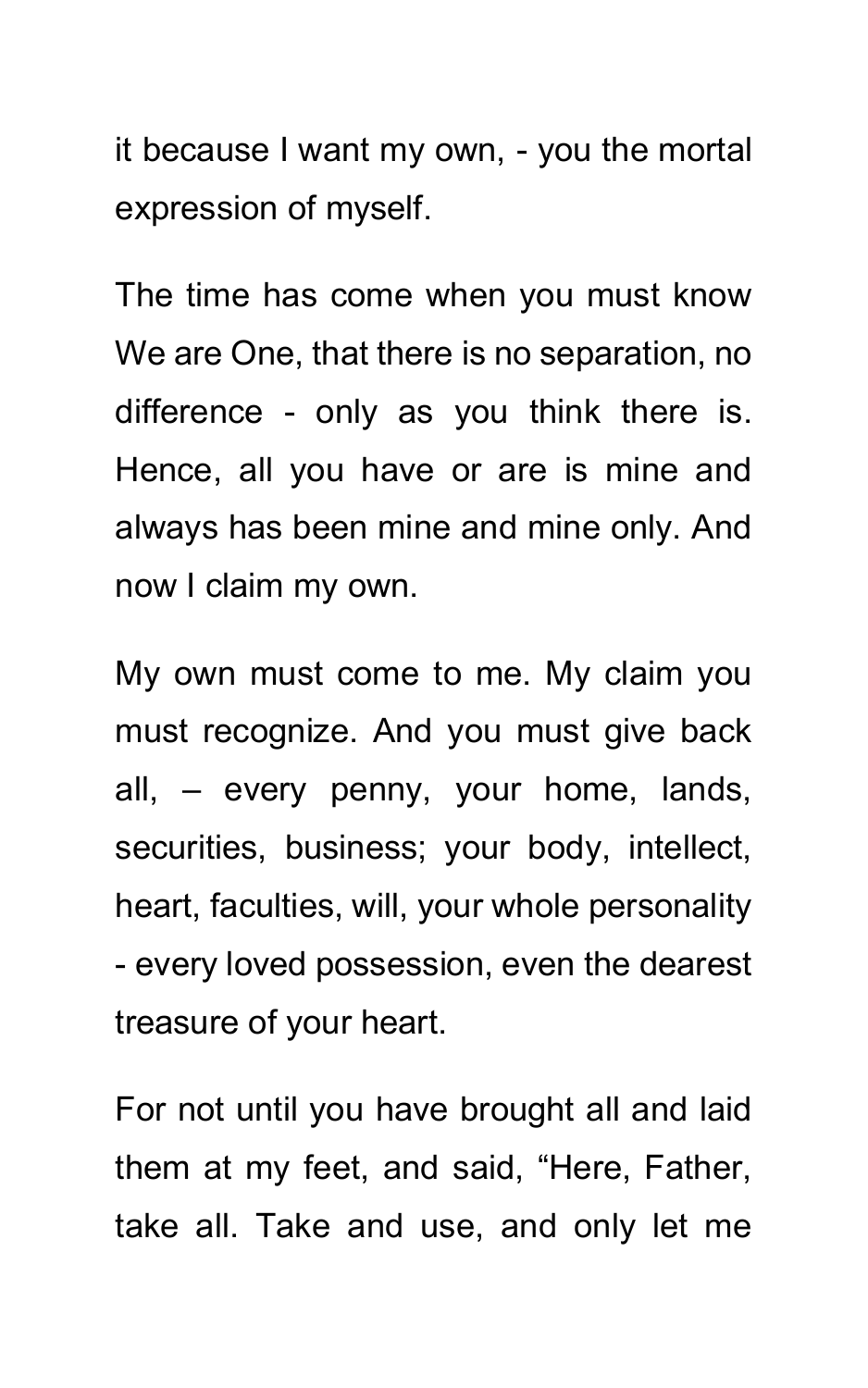serve Thee. Command and henceforth I will obey;"

Not until you thus come in true humility, with a desire as strong to give to me as the one which impelled you to get for self; not until your soul is so possessed with a yearning to serve me and to rest Its wearied heart in my love that It can no longer be denied, - can you ever enter into my kingdom.

Long ago to another people I said, "It is easier for a camel to go through a needle's eye than for a rich man to enter the kingdom of God."

This is just as true today. For he whom I have deemed worthy to express the qualities of soul I AM now expressing through you cannot easily humble himself,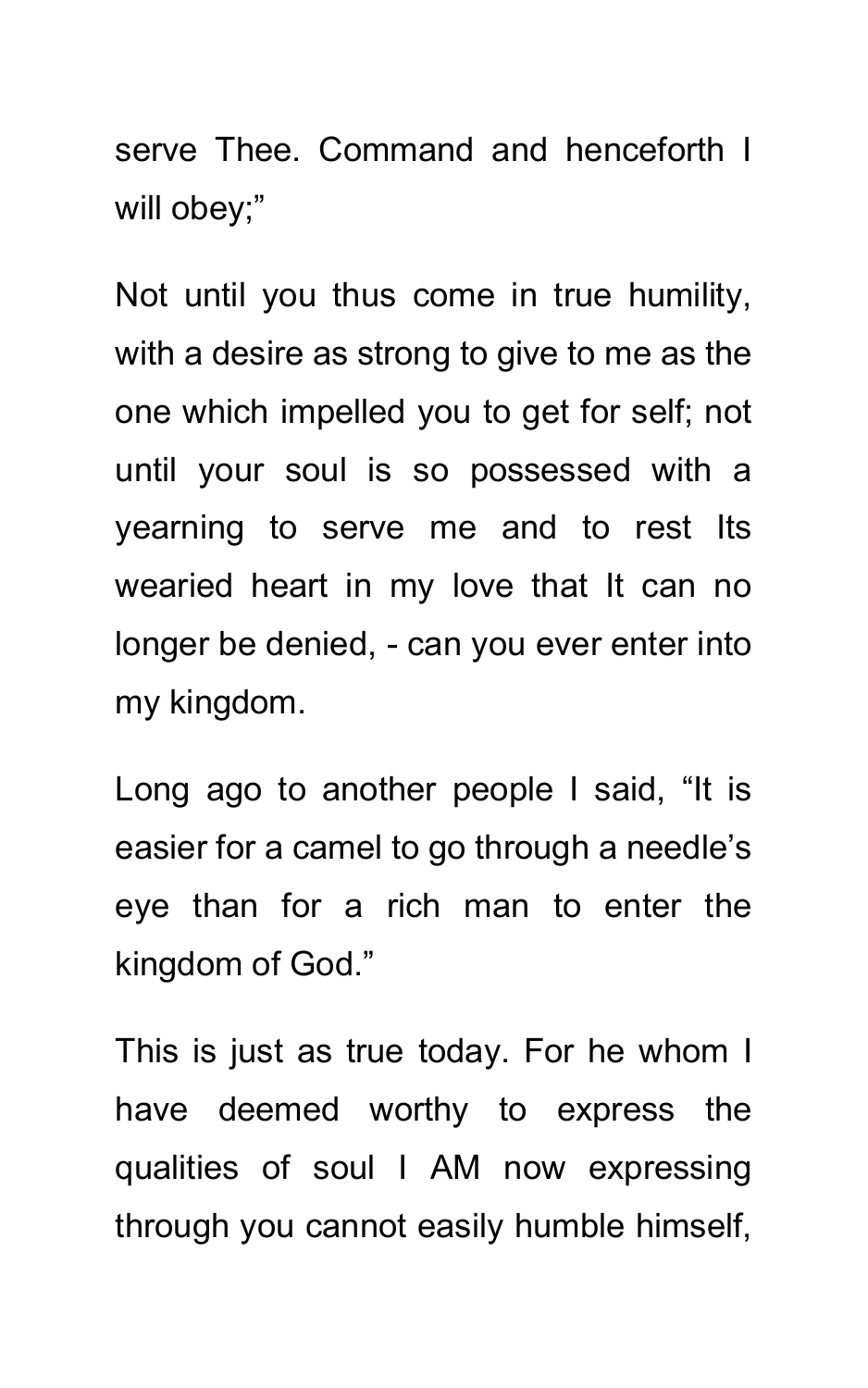- cannot reduce that haughty personality, which so long has led and ruled, so he can go through the narrow gate of selfabnegation and self-denial.

Yet I say unto you, you must come to that if you would enter into my kingdom.

This is all foolishness, you say. You cannot enter the Kingdom of God here on earth. Even if you could, you would have to be shown of what practical value such an attainment was to one in business, with a family and all the associations and responsibilities of large and varied interests.

Let us see if it is not possible to find that kingdom and to enter it right here on earth.

LISTEN! And ponder.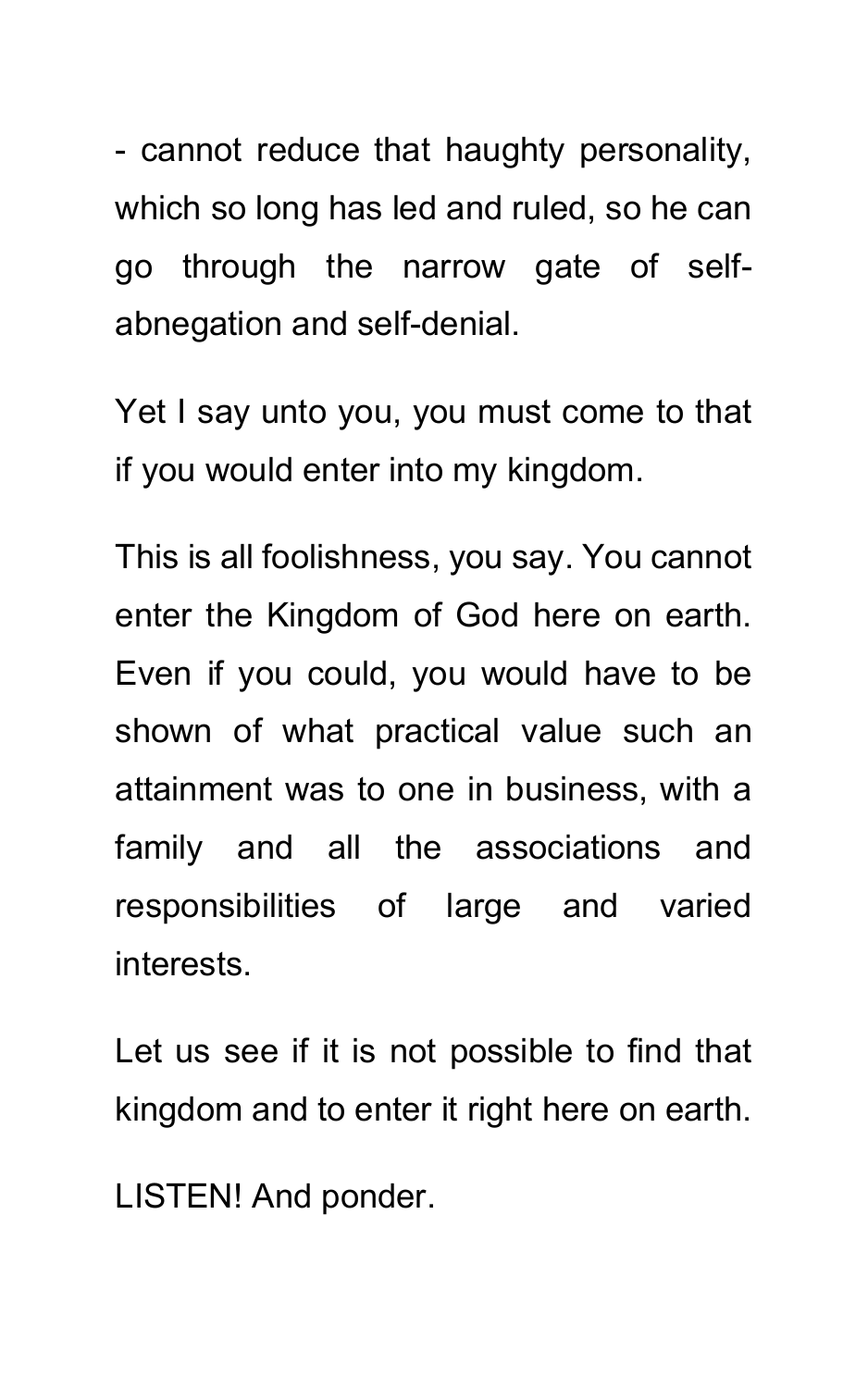#### <span id="page-28-0"></span>Chapter 3

Are you not seeking happiness, peace, health, love, the fullness of life here on earth?

Think you will find them in the things and practices of the world? Have you not learned the futility of that?

Think you can be truly rich and truly happy, when millions of your brothers are in poverty and misery?

No, my child; not until you have risen above all the illusions of this world of yours, have had your sight cleared by misery and suffering, have felt the poverty of love, have hungered for the true bread of life, and have finally gotten a taste of it through forgetting self and serving your brothers,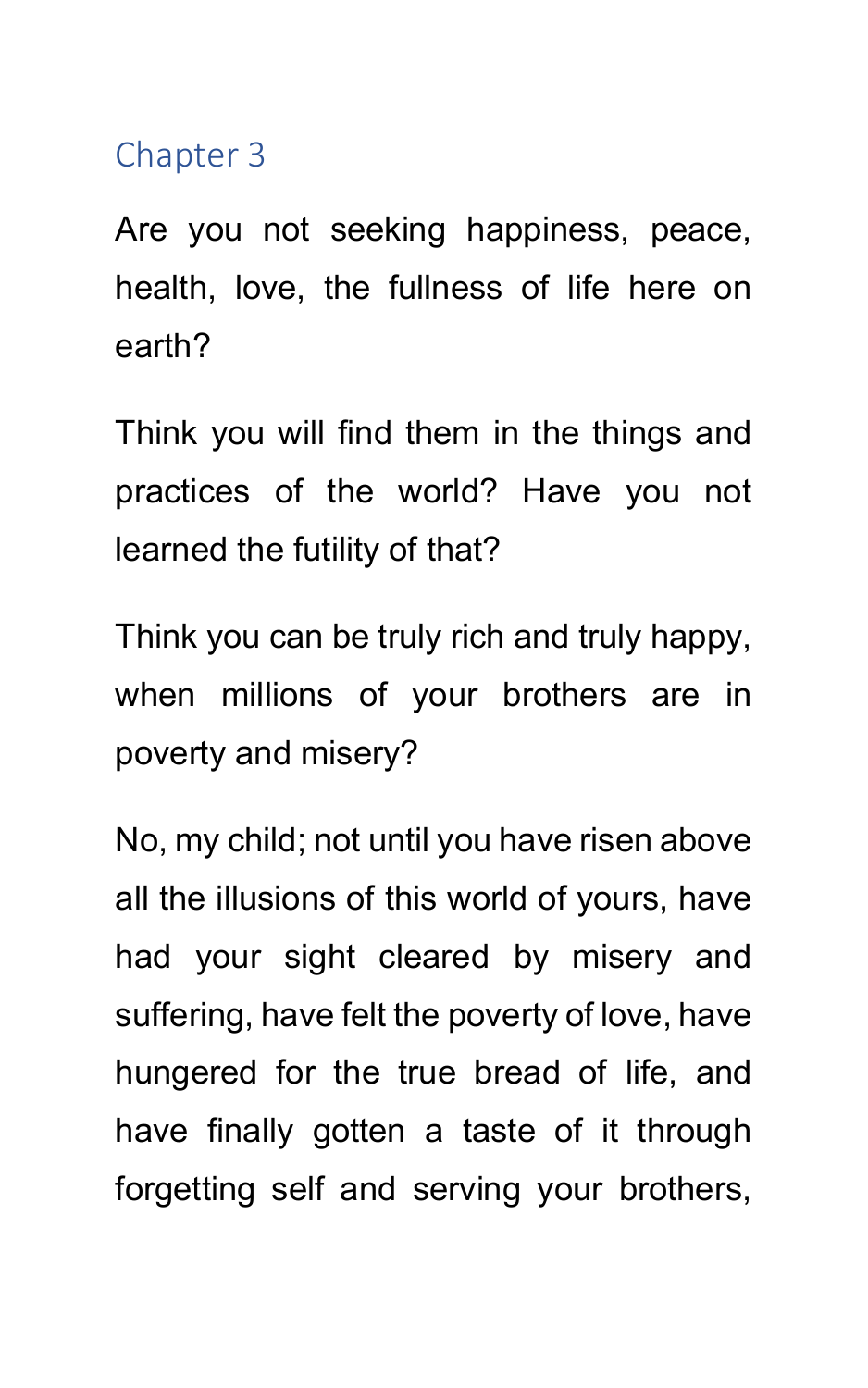with my righteousness as the quiding influence of your life, - can you ever find true happiness, find that peace, that harmony, that love your soul craves. But when you have found that, then you have indeed entered into my kingdom.

I AM come to you now to help you find that kingdom, to make you aware of my presence. I, that something deep down in your heart that yearns for the highest, for perfect expression; that craves for the true riches of life, which now you know all the money in the world cannot supply.

I, God, within you, AM speaking straight from out the depths of your heart, from my kingdom there, sweeping aside all your accumulation of worldly ideas, beliefs and opinions, and am talking direct to your soul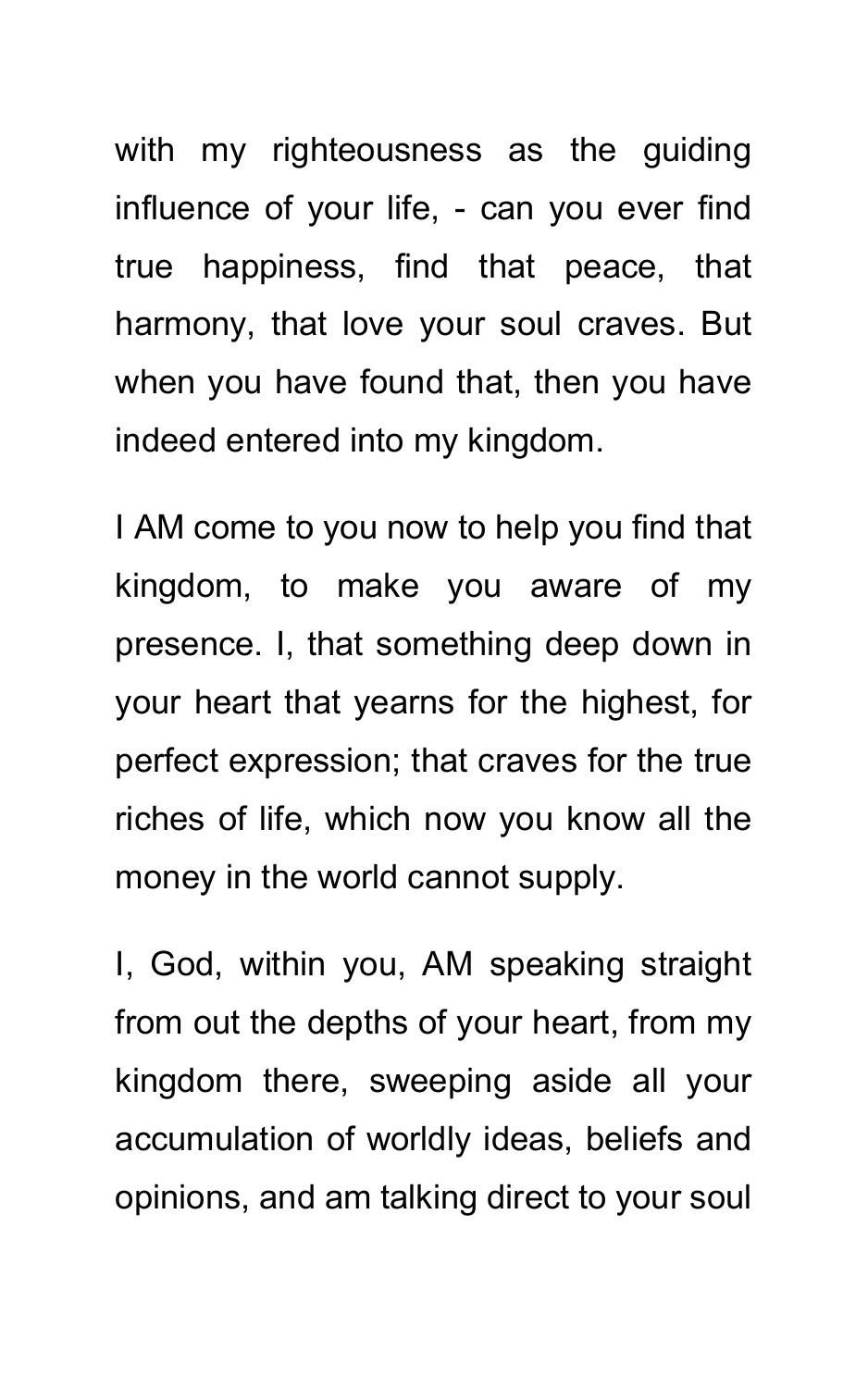consciousness. For the time is come when you must awake to your Divine mission, to the real purpose of your coming into this world, into this life, into this personality, into the possession of these qualities, this ability, which entitled you to be the custodian of the wealth I have given you, but only for such purpose.

The time is come for you to know this, to know me, that within you which gave you this desire for wealth, which gave you the power to acquire it, which inspired and impelled and guided your every effort to attain it, and finally which now gives you the desire to use some of it in my service.

Can you not see that something is I, your own True Self, yes, God within you, the only God you will ever know, the God who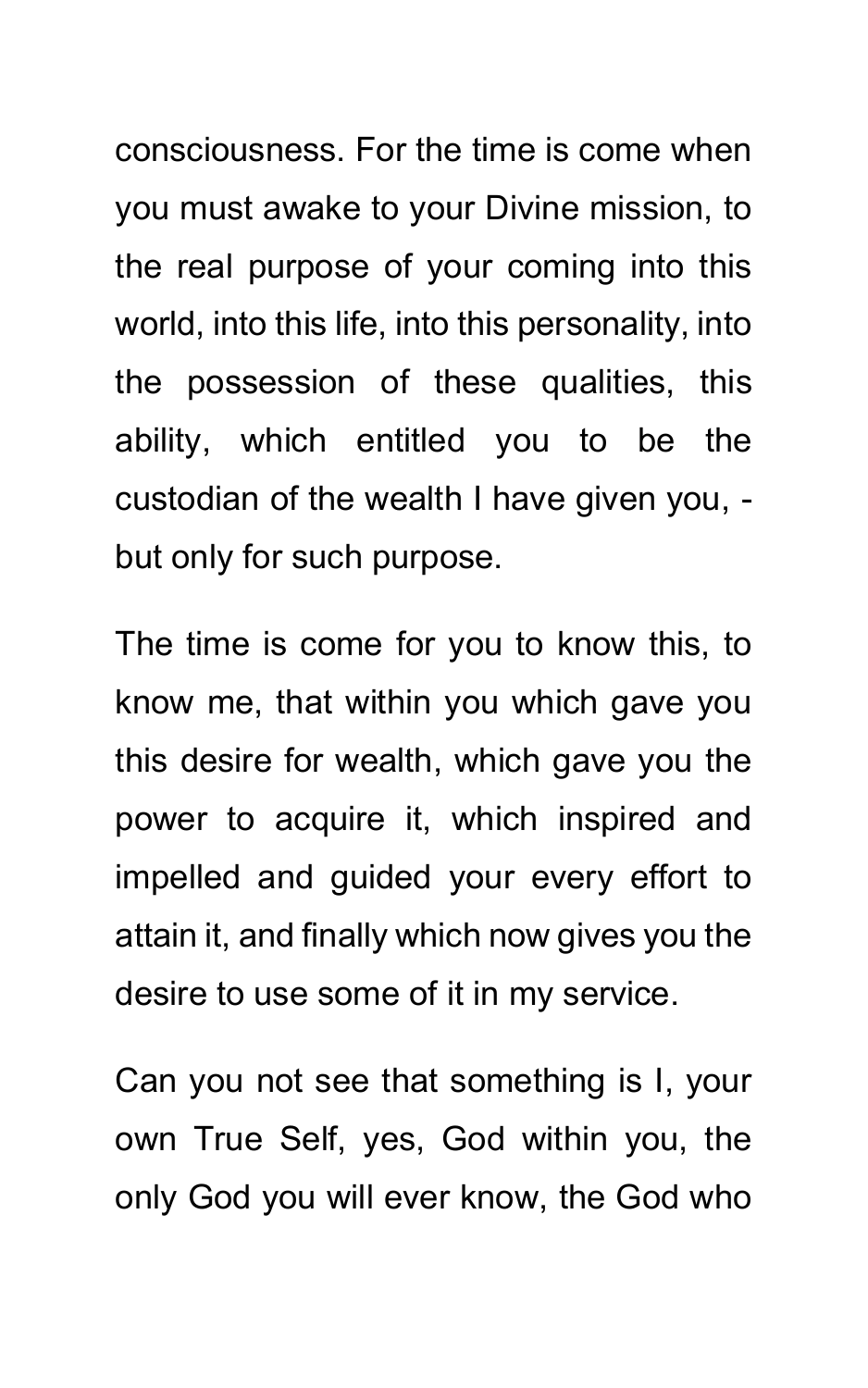is not only dwelling and working thus in the kingdom within you, but within your every brother, be he high or low, rich or poor, wise or ignorant; the God who is gradually evolving your human personalities, with their mortal bodies, minds and intellects, so that He can eventually through you express all of His Divine qualities, even as it is in Heaven?

So I have been evolving and unfolding you so that I can find perfect expression through you, just as I evolve the rose, first the bud-shoot, then the bud, finally unfolding its petals, - so that through it I can show forth some of my perfect fragrance and beauty.

But you I have chosen to be a conscious worker and expressor with me. I have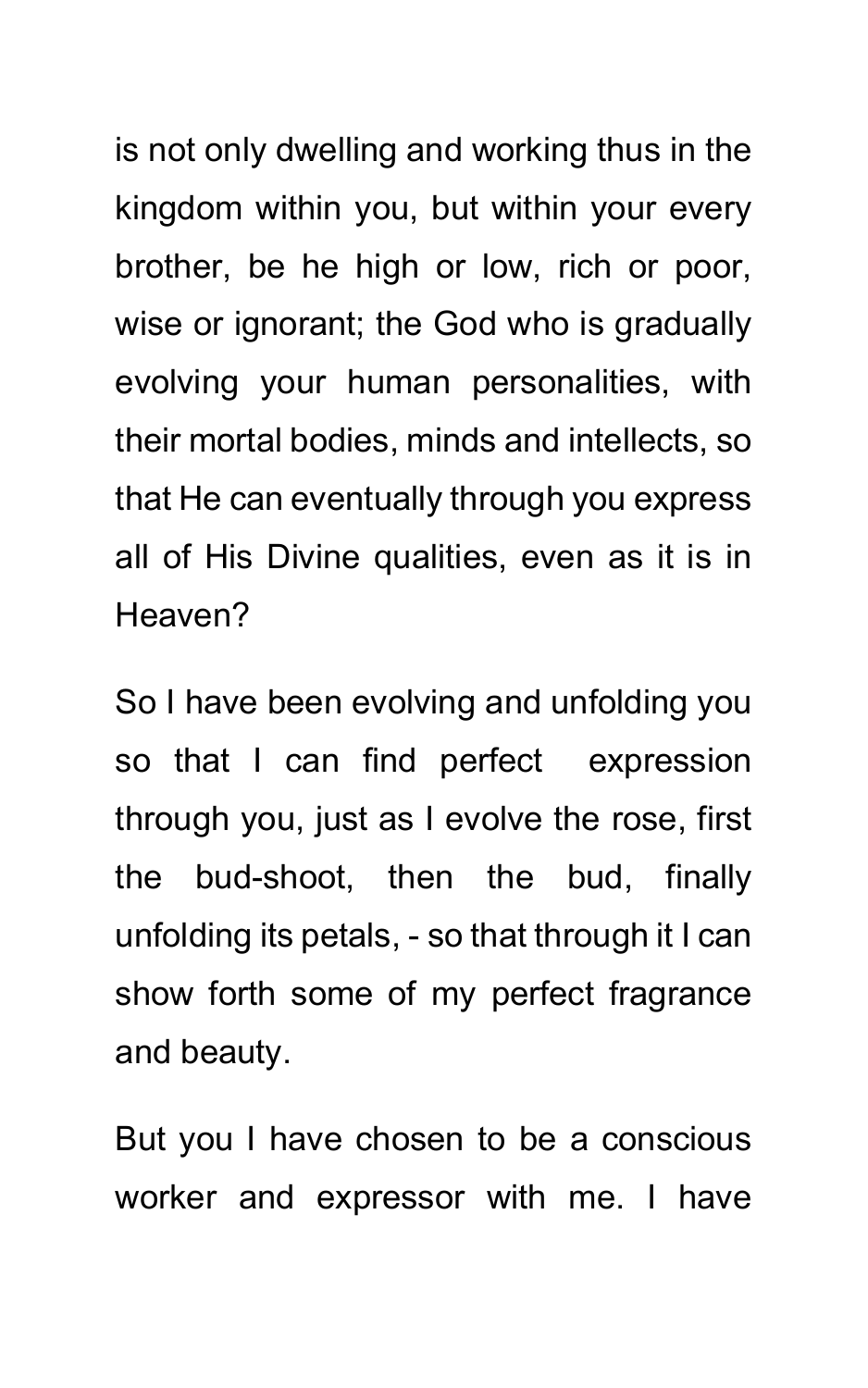chosen you to be the means by which I AM going to bring great joy and happiness into this world of sorrow, discouragement, discontent and misery. I have chosen you to be the avenue through which I AM going to pour many blessings into the hearts and lives of thousands of your brothers.

Would you like to work thus with me? My child?

Would you not like to be such an avenue to participate in this joy and happiness, to become a partner with me in its distribution, - with me, your own True Self?

Think! Think what it would mean!

Is it possible? Could you really be a participator, you ask?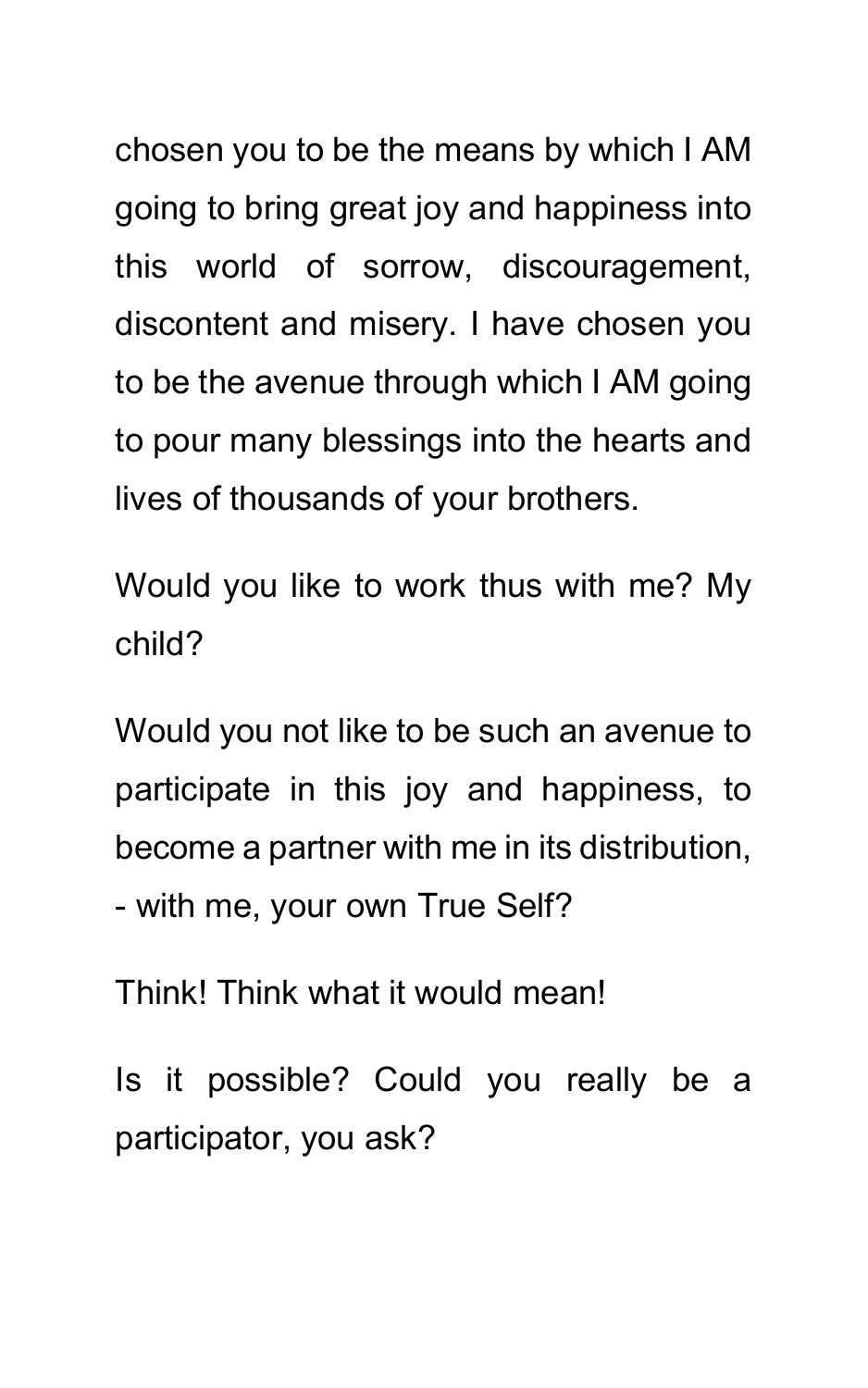Yes, and all you need to do is to turn within to me, with perfect faith and trust, and let me show you the way. All it needs is for you to be conscious of me, abiding thus in your heart, inspiring your every thought word and act, no longer listening to self-will and self-interest, but only to me, your Higher Self, as I tell you of my plans and open up to you the wonderful visions of what I have in store for you, if you faithfully follow my instructions.

Ah, my child, if you only would! If you only could know the glory that awaits compliance with this longing surging in your heart!

Then indeed would you be in Heaven, right here on earth. And such joy and peace and rest would be yours, that your very soul,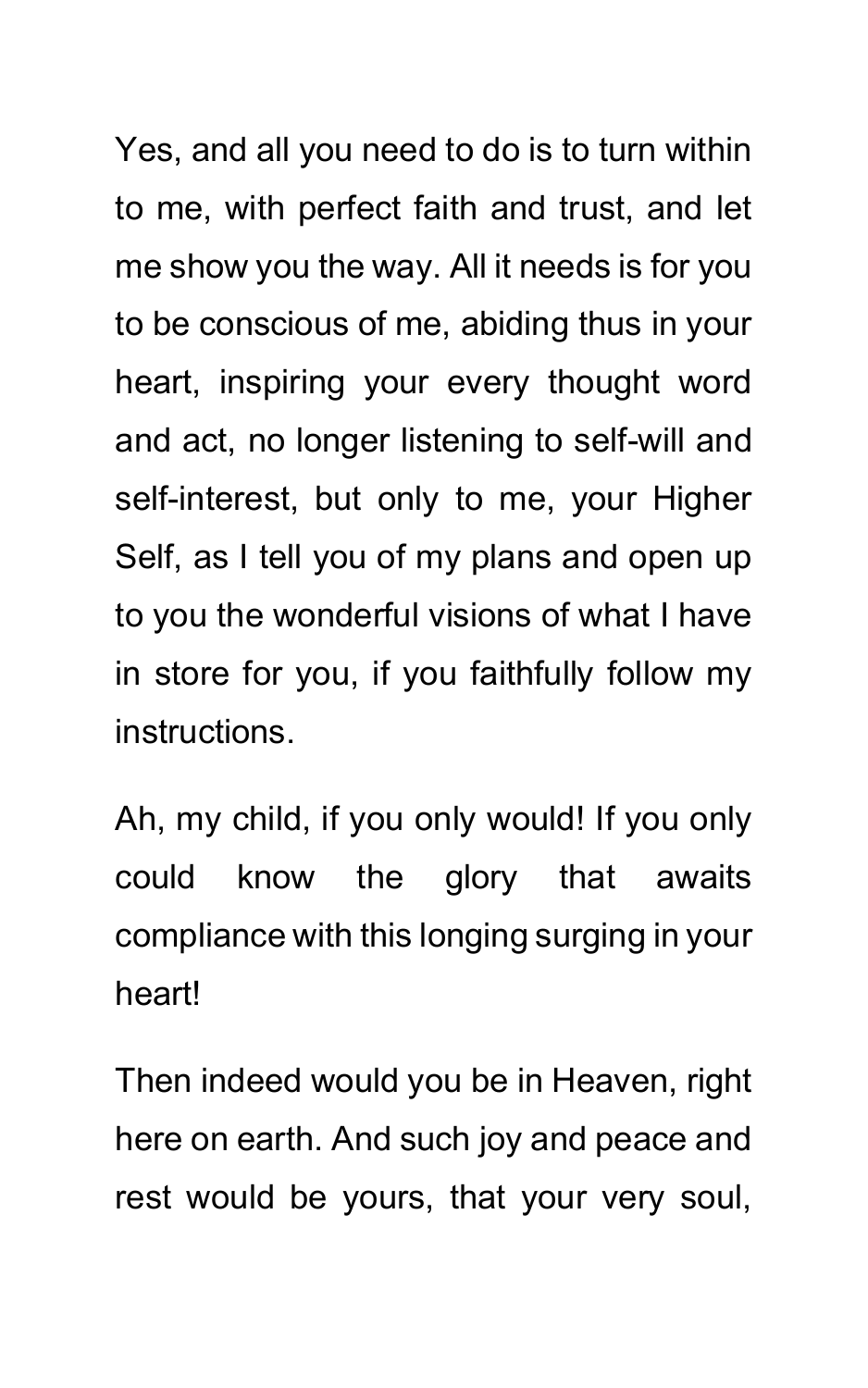even now at the thought of it, almost bursts its bounds in its yearning that it may be.

Then would life be a continual song of gladness, for the sun of my love would shine continuously from out your heart, lighting and blessing you all along the way.

Then would we joyfully start out each day to our business or task, be it whatever it may, you letting me do the leading, and you waiting upon my every word, resting and trusting absolutely in my wisdom and

judgment, knowing that the thing we do will always be just the right thing, and that all that we do will bring success, no matter what we undertake.

How would you like to form such a partnership, my child?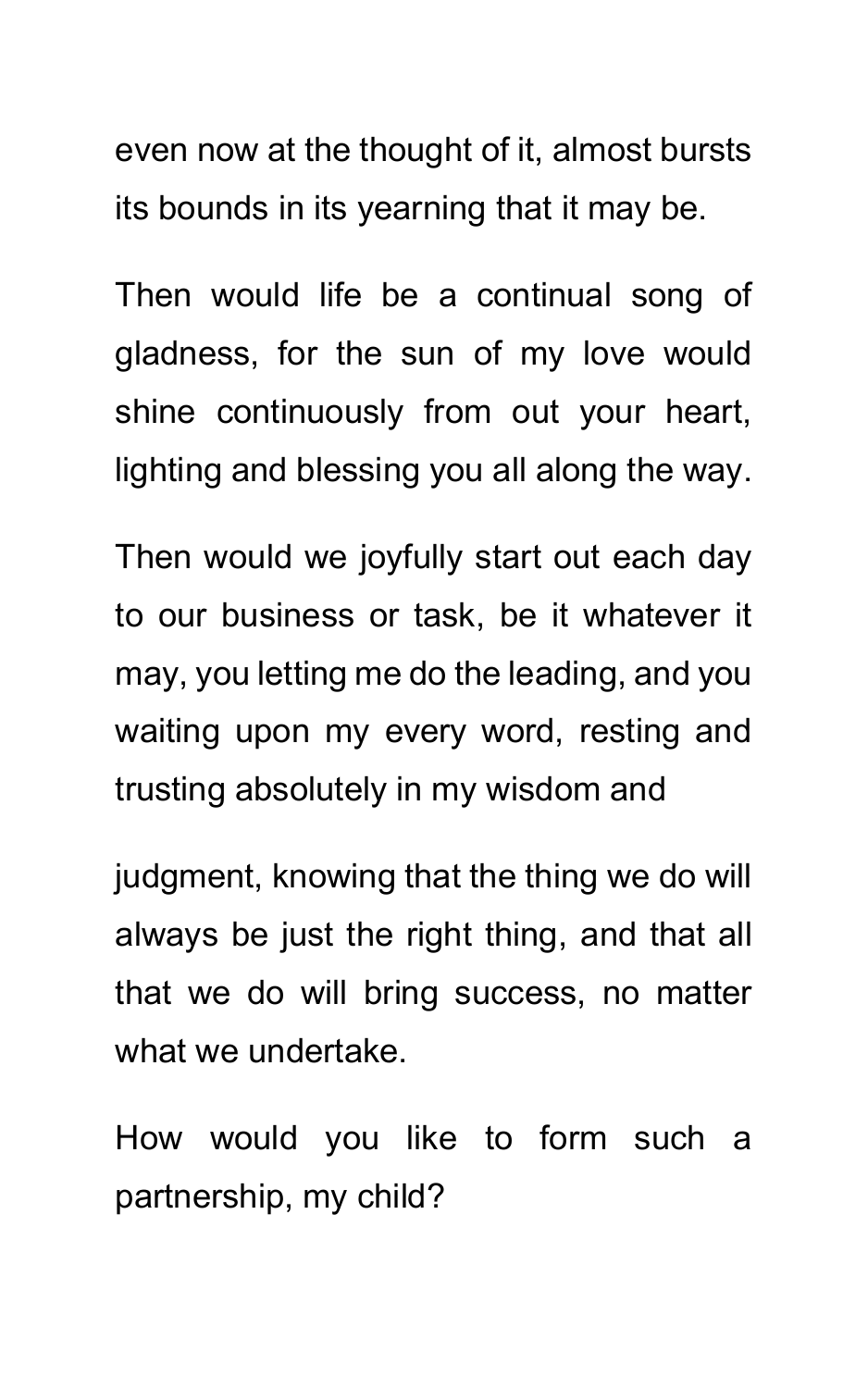Would that not be better than spending most of your time worrying about business or investments, or what to do with surplus, income, or profits, in order to get the most returns for them; fearing continually, when approached by friends or acquaintances, that they are trying to interest you in some favorite scheme, or in some unwise speculation, or some craftily conceived plan to relieve you of some of your money?

Yes, if you would but enter into partnership with me, letting me be the elder partner throwing all responsibility upon me, then indeed would you be relieved of all this; and you would find, instead of cares and burdens and problems, now so exacting they leave you not one moment's peace of mind, that all this has been lifted from you forever, and life has become one glad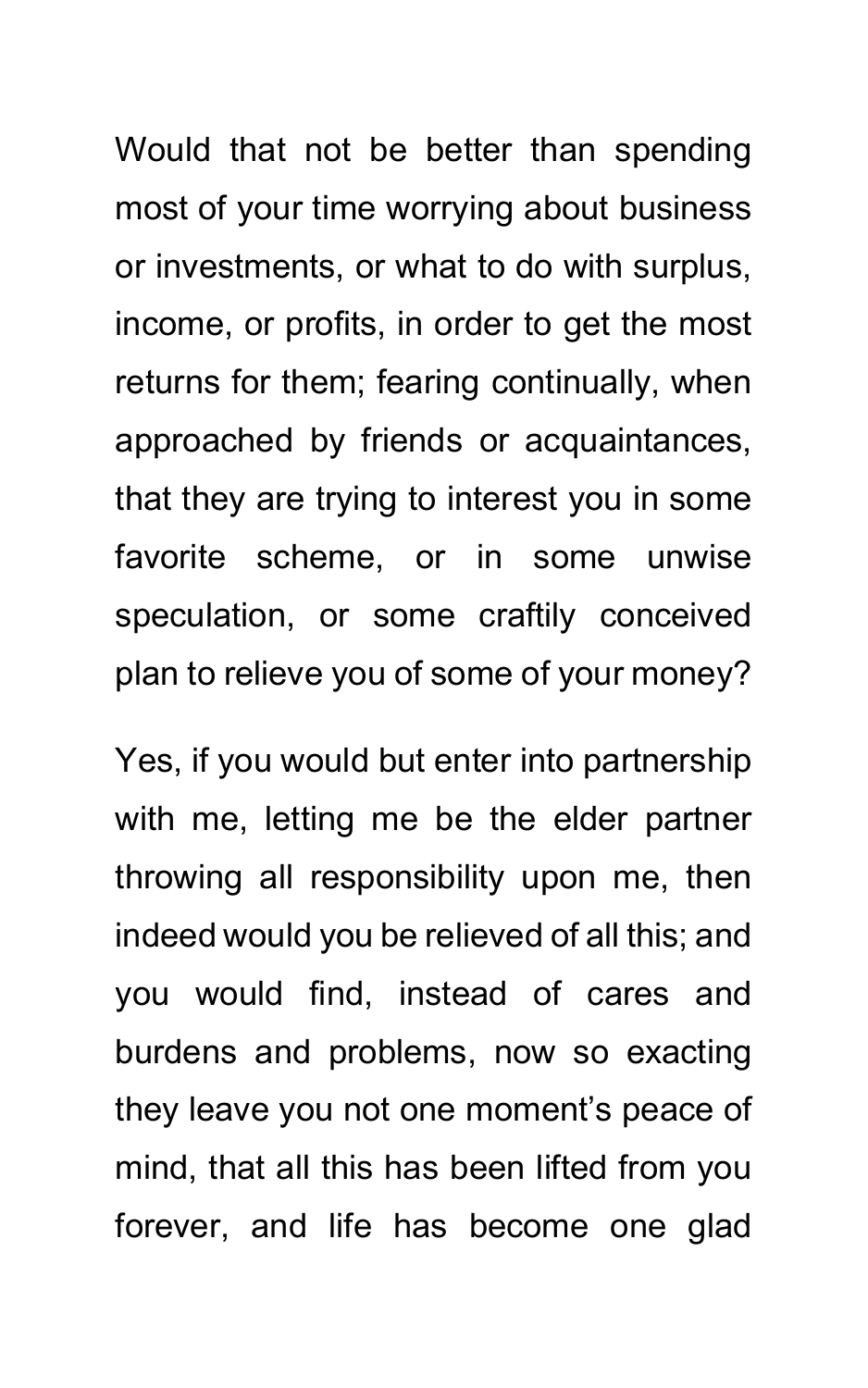round of happy days, filled to the brim with soul-satisfying experiences, because you are wholly devoted to making others happy.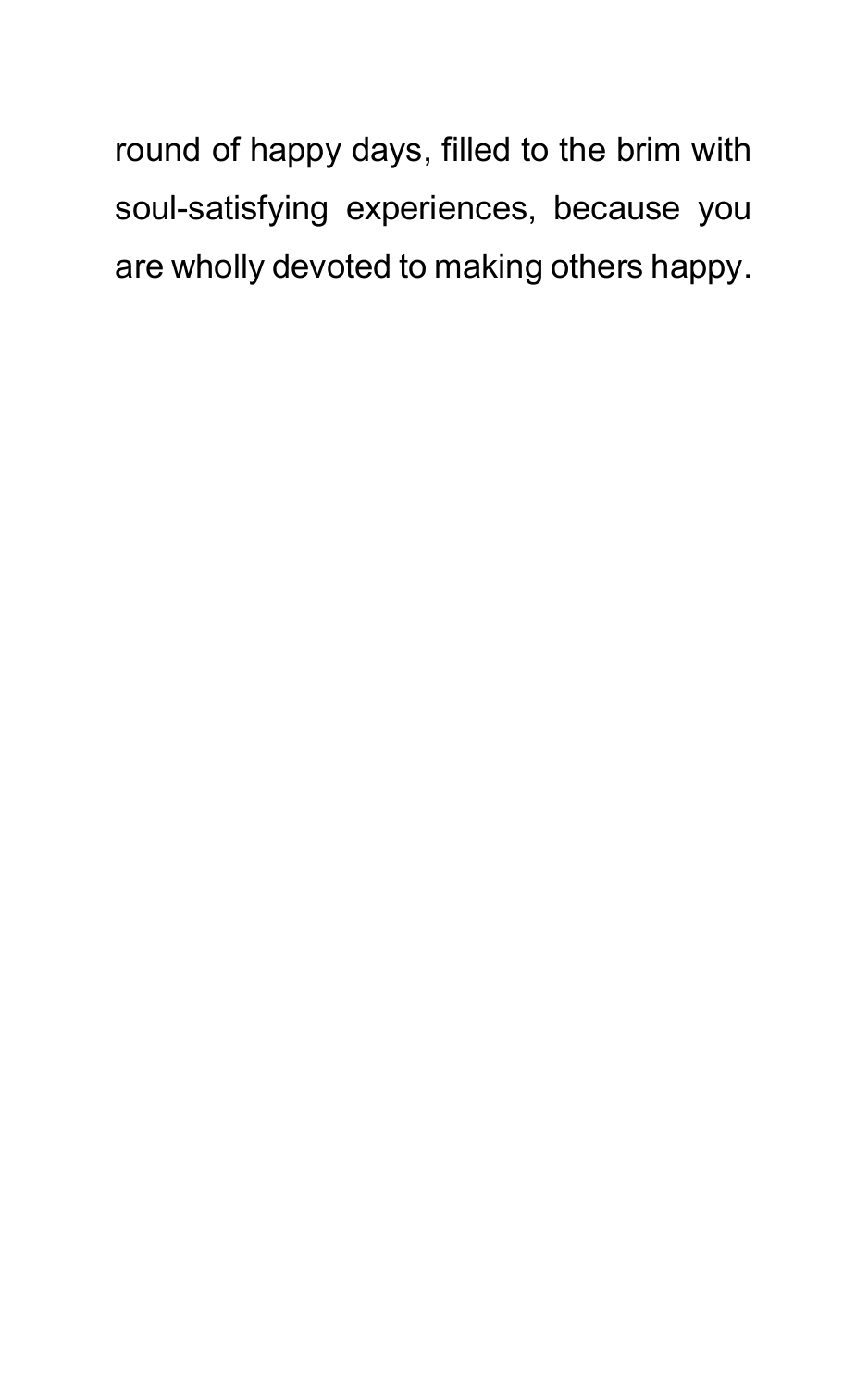#### <span id="page-37-0"></span>Chapter 4

And now, my child, what say you? What are you going to do about it?

I have shown you who and what you are; that you are nothing; that I AM, and you are not, - you being only one of my mortal expressions, which I have brought into being in order to manifest on earth through you some of my Divine qualities, and to bring joy and peace and good-will into the hearts of many of my other less complete expressions.

I have shown you all this. And you may not believe it. But that makes no difference. You can believe or not, as you choose. But whichever you choose, know it is really I who choose, and not you. And if you disbelieve, it is only because I AM not yet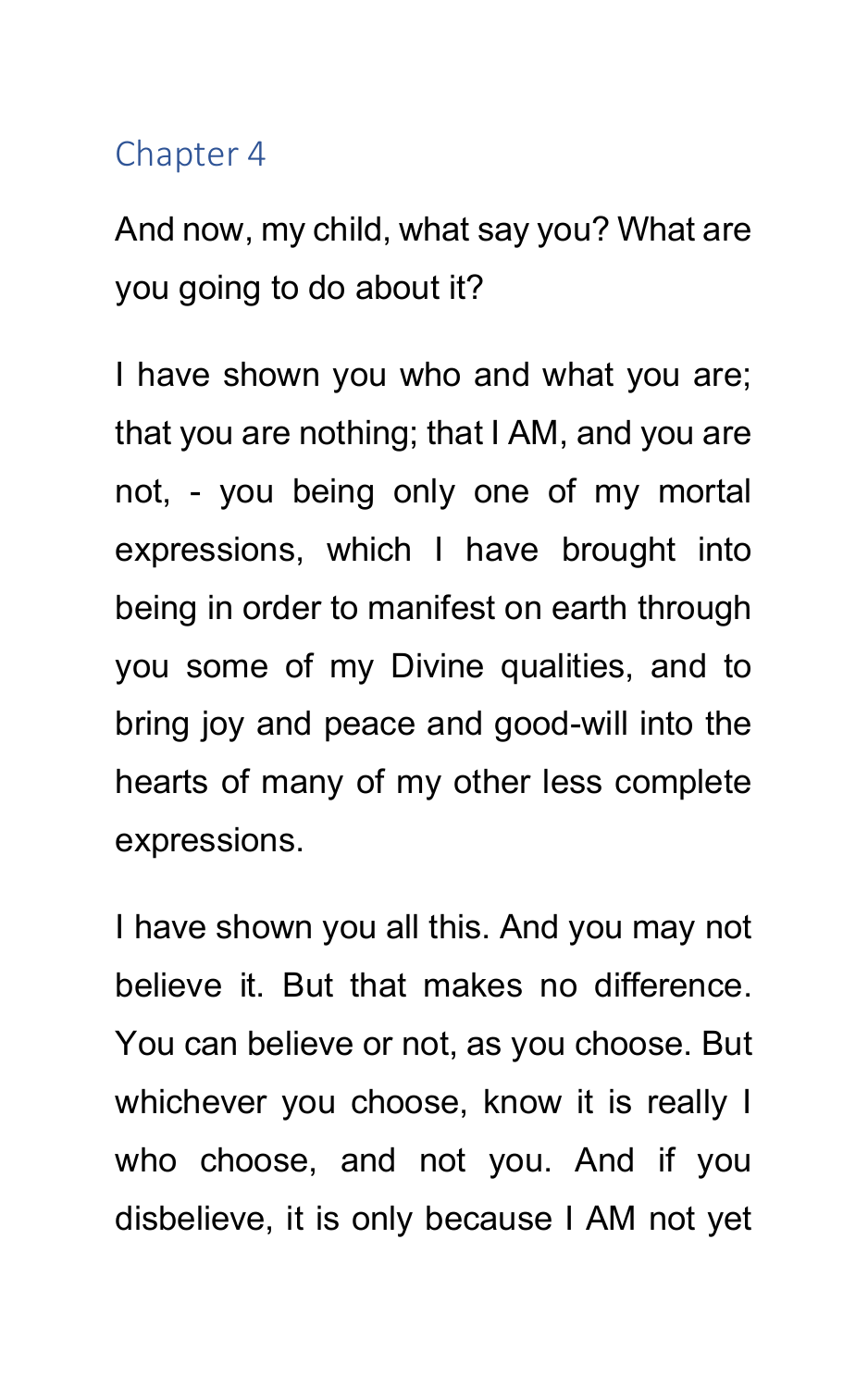ready for you to entertain this belief; for you still have many disillusionments, disappointments, heartaches and sufferings to go through before you can come into true understanding of my meaning.

But mark you, my child! The words I herein speak are seeds I AM planting in your heart and they will germinate, and the time will come when the truth of them will appear plainly to your understanding.

Then you will know I AM in you, that I AM YOU, that I, your True Self, must and will rule; and that all I have said herein shall blossom forth in actual manifestation in your life.

You who understand and whose heart urges you to enter into full partnership with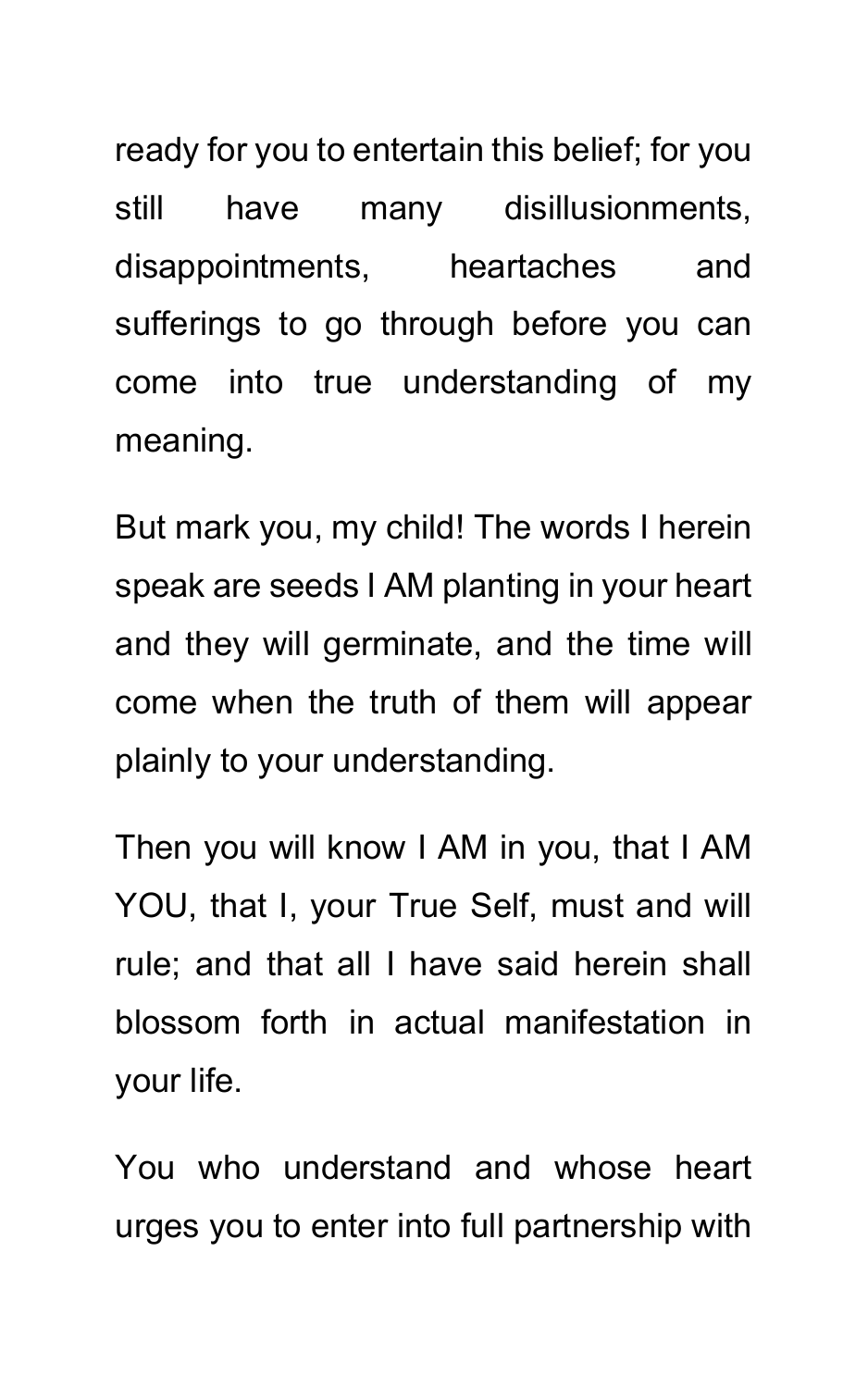me; you, beloved, I here promise, shall soon partake of the Heavenly joy that awaits.

In the meantime, your work lies before you. You must BE STILL, and learn to KNOW I AM GOD, WITHIN you. You must study and meditate on this and my other revelations. You must realize that I, God, AM all that there is; that I gave you all, and that I can take away all.

You must accustom yourself to this truth, and must make ready to give back all to me for use in my service.

But, dear child, in giving all to me, fear not; I, God, AM no outside person, I AM only your Real Self, your own True, Wonderful Perfect Self.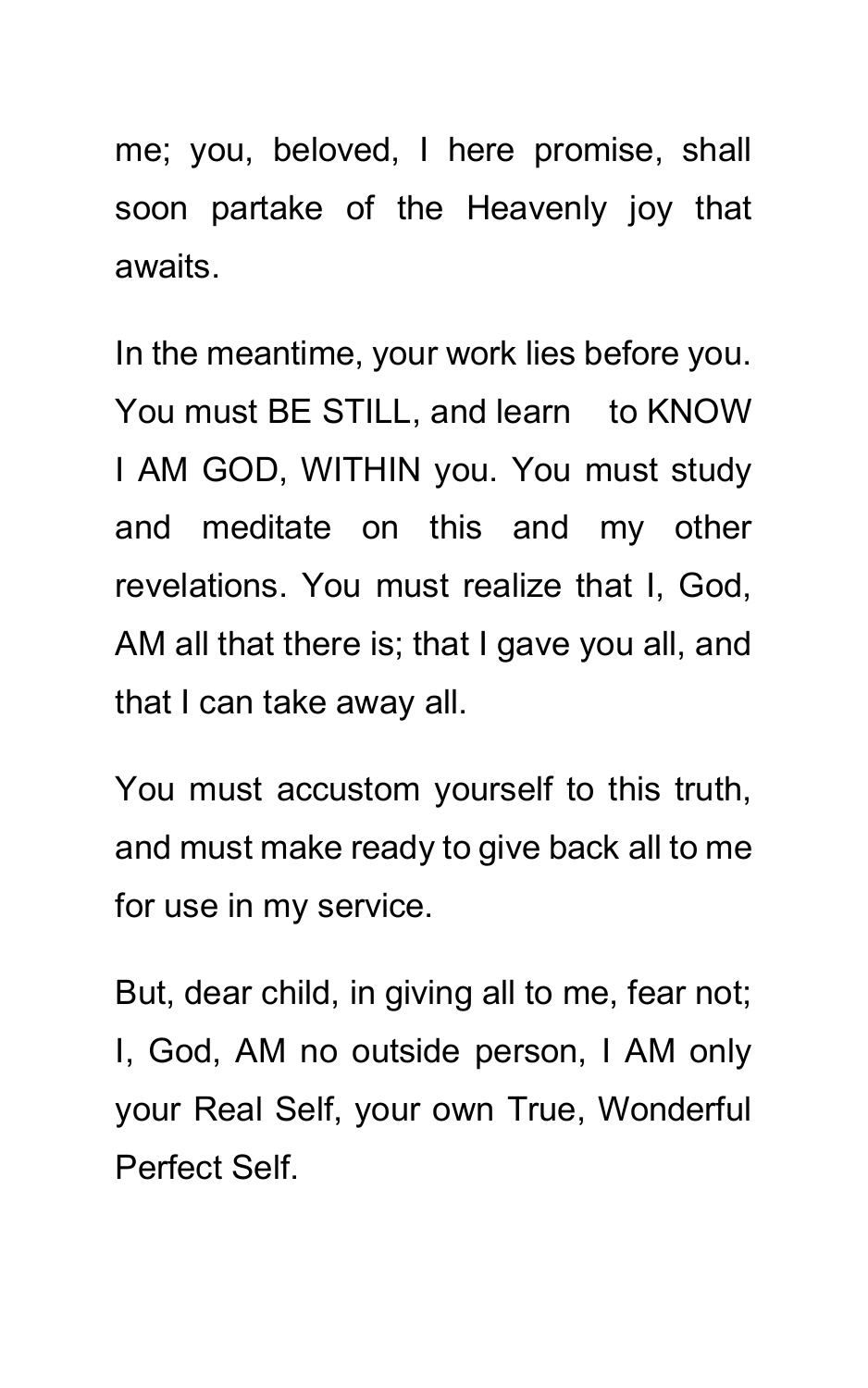I ask you to give to no one but me, your True Self, and then only that I may direct and guide you in its use. Instead of holding for self, you now will hold for me. Instead of seeking your pleasure, you now will seek only mine.

Henceforth you are to abide in me and let my words abide in you, and just to the extent you do this, you can ask what you will and it will be done unto you.

BE Still! - and KNOW - I AM - God.

Know that I AM holding in reserve for you wonderful uses for the wealth I have brought into manifestation through you, uses different from any I have heretofore shown unto man. I have long been preparing you so that you can cooperate with me in such use.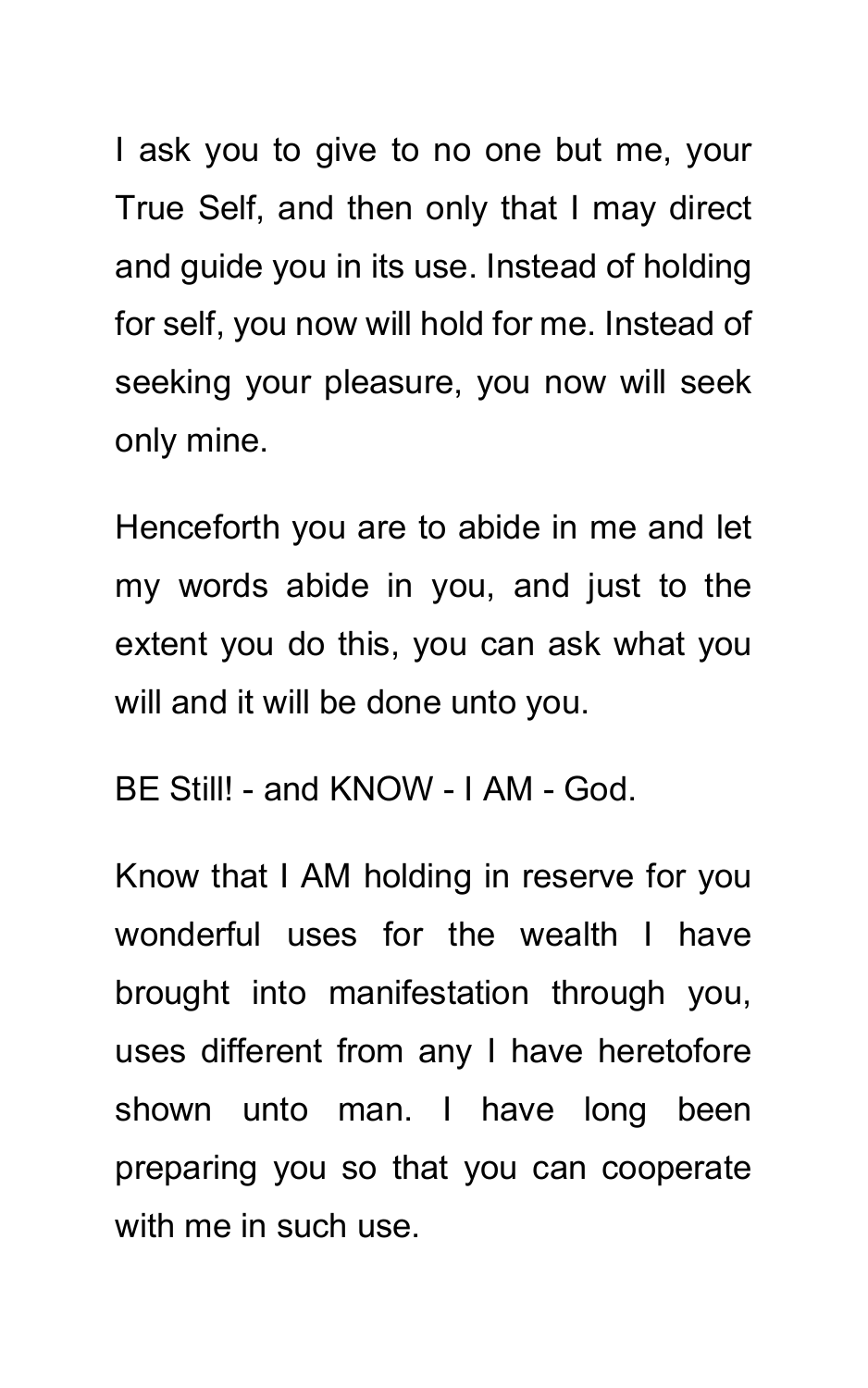How would you like to see humankind, your brothers, many of them, thousands of them, hundreds of thousands, quickened as you have been quickened with the realization of my presence within? How would you like to see them awakened to the consciousness of the possession of qualities and powers similar to those you possess, and which, with me to guide and direct their use, will lift them and you to such heights your human minds now cannot conceive?

How would you like to see the down-andouts, the failures, the discouraged, the discontented, the weak, the sick, all awakened to their Divine heritage, to the knowledge that ALL that I, the FATHER, have is theirs; and that each and all can be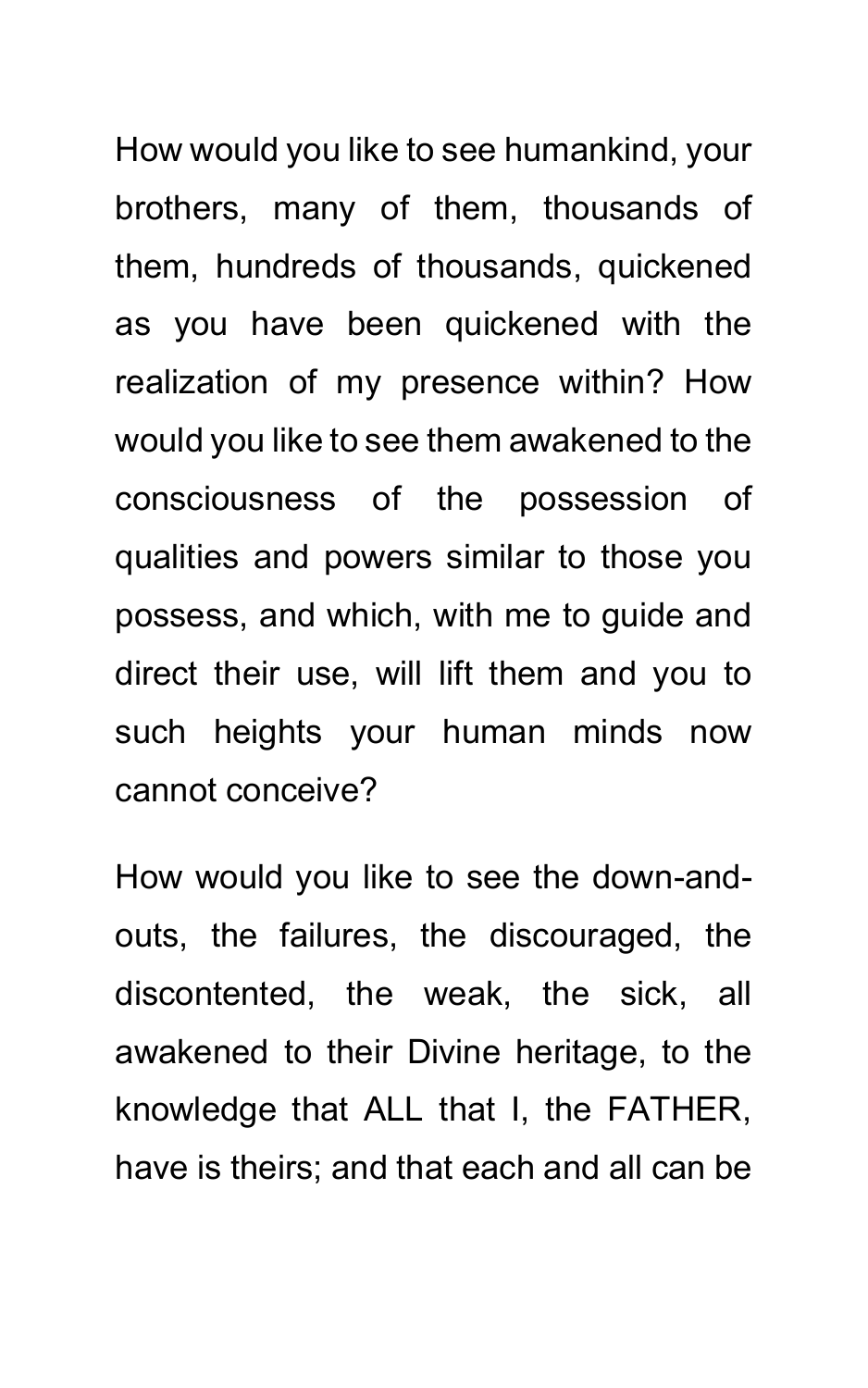shown how to attain it - all that want to know, and ask to be shown?

How would you like to live in a community, in a world, where all were alike expressing my highest qualities and powers, where each was seeking so to eliminate his personality, with all its limited selfish ideas, beliefs and opinions, that my perfect life can express?

Would that not be a beautiful world? Would that not be the real Heaven?

Dear child, that is what is coming into manifestation. It is coming despite all appearances to the contrary. The realization of this Heaven has already come to many. It is coming soon to many more, and later to all, as my quickening power is brought to them, even as It has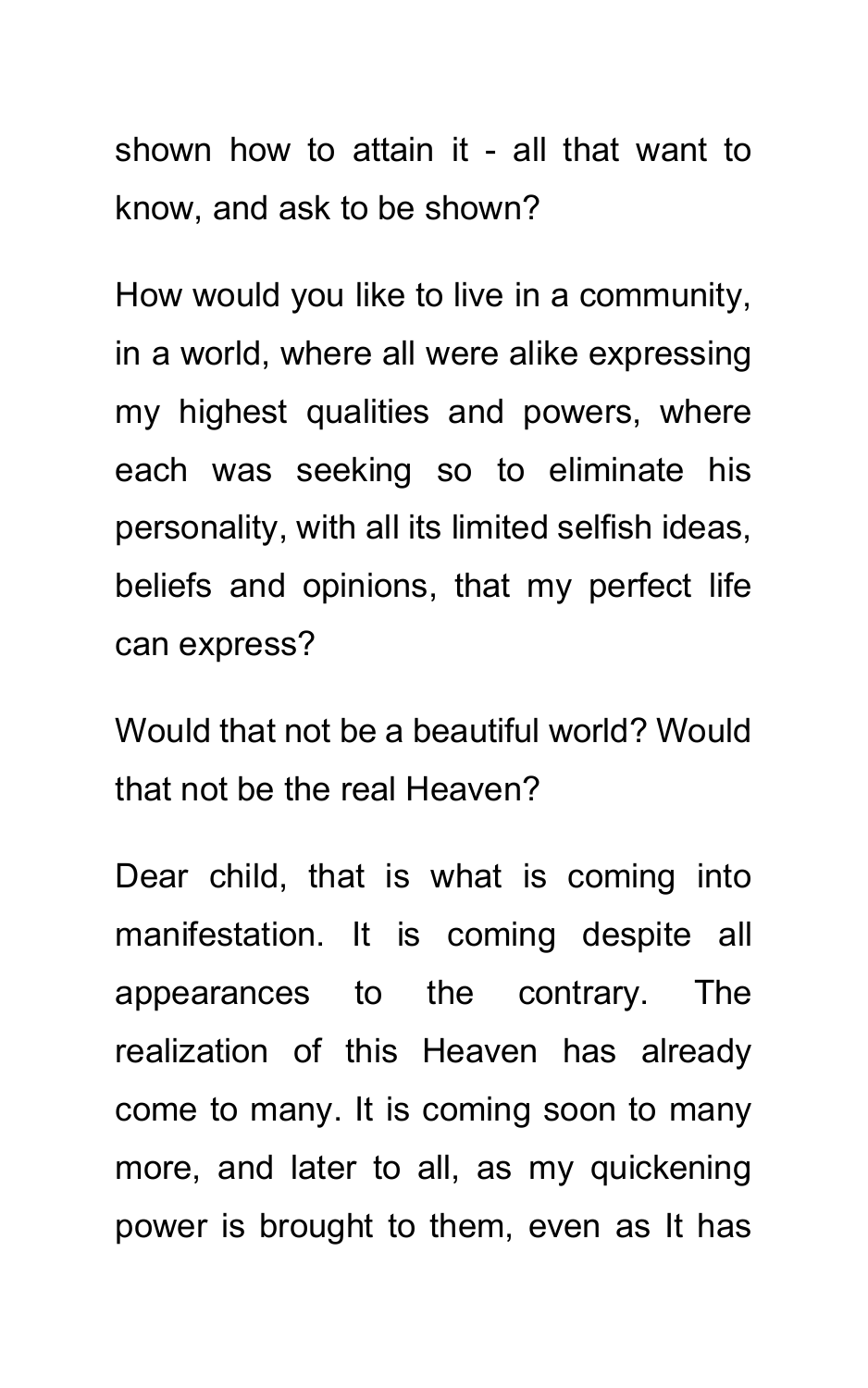now been brought to you, and which first must come from without before it can manifest within.

If you would like to hasten its coming, dear child, I hereby give you that privilege. If you would like to help make it possible that thousands and thousands of your brothers can come into the Great Awakening, can come into possession of my Divine qualities and powers, then beloved:

Turn within to me, and seek earnestly to know my purpose, pray unceasingly, until I disclose it all, My Blessed One.

Ask and ye shall receive. Seek and ye shall find. Knock and it shall be opened unto you.

I hope you have enjoyed reading Wealth by [Joseph Benner.](https://www.law-of-attraction-haven.com/free-pdf-books-authors.html#joseph-benner)